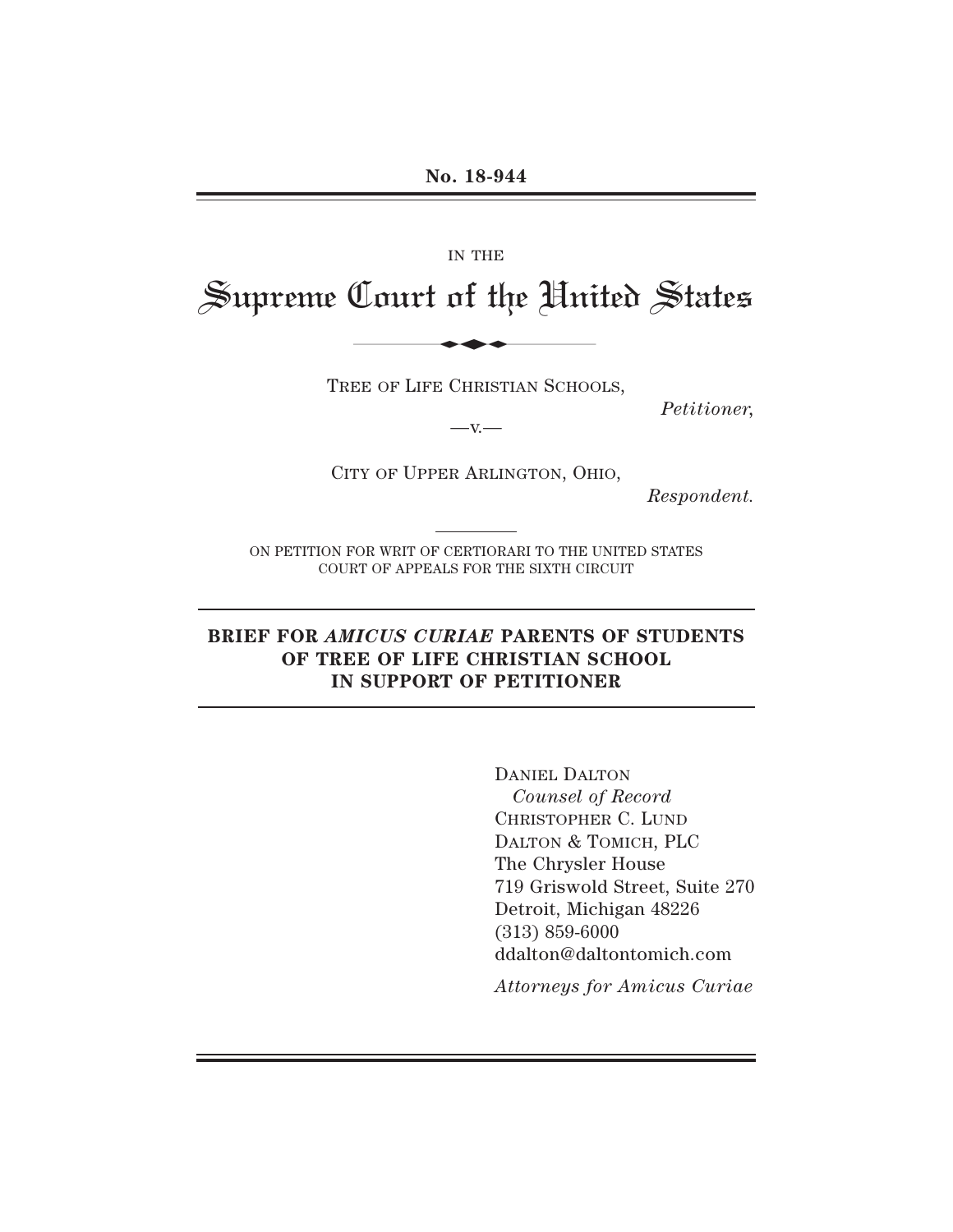# **TABLE OF CONTENTS**

i

| I |
|---|
|   |

| TABLE OF AUTHORITIES                                                                                                                  | iii          |
|---------------------------------------------------------------------------------------------------------------------------------------|--------------|
| INTEREST OF AMICUS CURIAE                                                                                                             | 1            |
| INTRODUCTION AND SUMMARY OF<br>ARGUMENT                                                                                               | $\mathbf{1}$ |
| ARGUMENT                                                                                                                              | 3            |
| The Gift of Religious Education in<br>Ι.<br>Religious Schools                                                                         | 3            |
| II. The Gift of Religious Education at<br>Tree of Life                                                                                | 5            |
| III. The Impact of the Decision                                                                                                       | 7            |
| IV. Congress Enacted RLUIPA So That<br>Local Government Could Not Use<br>Zoning to Deny Religious Assembly<br>Based on Property Taxes | 11           |
| V. The Court Should Apply the Plain<br>Text of the Equal-Terms Provision                                                              | 16           |
| A. The Eleventh Circuit's Equal<br>Terms Test                                                                                         | 20           |
| B. The Problem with the 3rd and<br>7th Circuit Equal Term Test                                                                        | 21           |
| CONCLUSION                                                                                                                            | 24           |
| APPENDIX 1: List of Amicus Curiae -<br>Parents of Students of Tree of Life<br>Christian School                                        | A1           |
|                                                                                                                                       |              |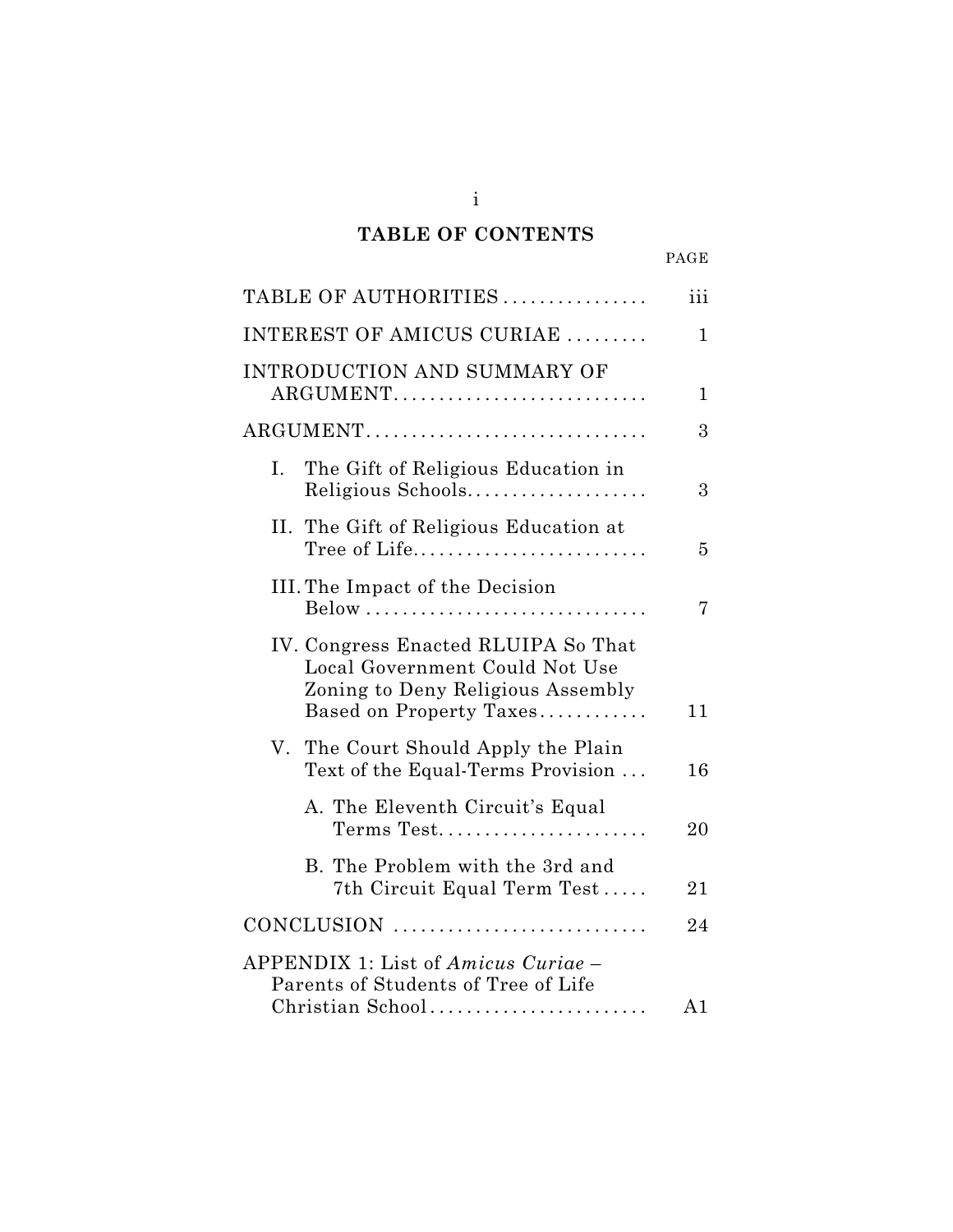# **TABLE OF AUTHORITIES**

PAGE(S)

# **Cases**

| Acad. of Our Lady of Peace<br>v. City of San Diego,<br>835 F.Supp.2d 895 (S.D. Cal. 2011)  13                                                             |
|-----------------------------------------------------------------------------------------------------------------------------------------------------------|
| Brown v. Board of Education,                                                                                                                              |
| Cambodian Buddhist Soc'y of CT., Inc. v.<br>Newtown Planning & Zoning Comm'n,<br>No. CV030350572S, 2005 WL 3370834<br>(Conn. Super. Ct. Nov. 18, 2005) 16 |
| Carlinville S. Baptist Church v. City of<br>Carlinville, Ill.,<br>No. 08-3074, 2008 WL 2959784 (C.D. Ill.<br>July 30, 2008) $\ldots$<br>. 13              |
| Celebration Community Church v. City of<br>Muskegon,<br>Case No. 1:08-cv-314 (W.D. Mich. 2008)  13                                                        |
| Centro Familiar Cristiano Buenas Nuevas v.<br>City of Yuma,<br>651 F.3d 1163 (9th Cir. 2011) 14, 15                                                       |
| Church of Our Savior v. City of Jacksonville<br>Beach,<br>69 F.Supp.3d 1299 (M.D. Fla. 2014)  13                                                          |
| Corp. of Presiding Bishop of Church of Jesus<br>Christ of Latter-day Saints v. Amos,                                                                      |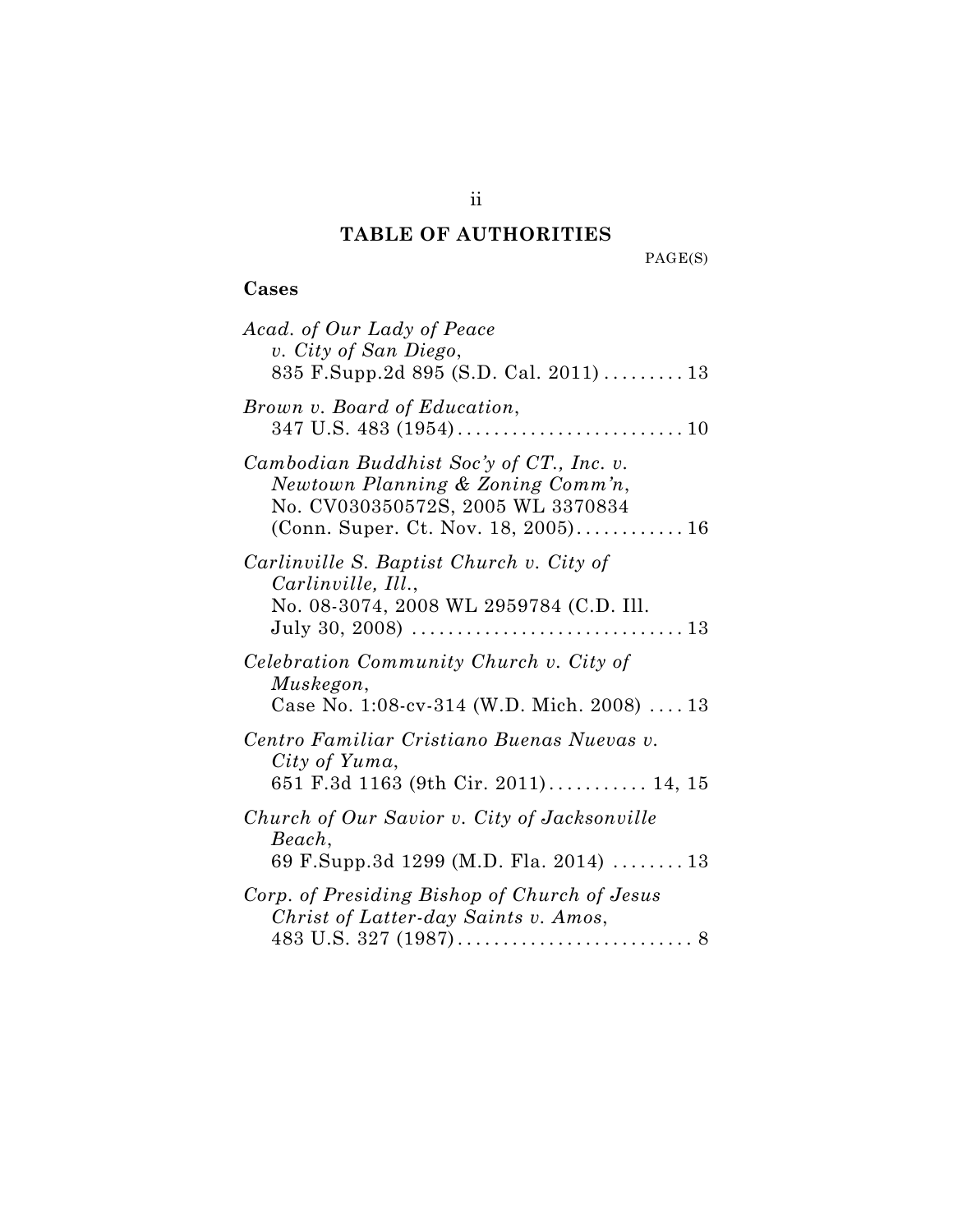| PAGE(S) |  |
|---------|--|
|---------|--|

| Cottonwood Christian Academy v.<br>Cypress Redevelopment Agency,<br>218 F.Supp.2d 1203<br>$(C.D. Cal. 2002)$ 12, 13, 15, 16 |
|-----------------------------------------------------------------------------------------------------------------------------|
| Covenant Christian Ministries, Inc. v. City of<br>Marietta,                                                                 |
| Cutter v. Wilkinson,                                                                                                        |
| Cutter v. Wilkinson,                                                                                                        |
| Holt v. Hobbs,                                                                                                              |
| Hope Rising Cmty. Church v.<br>Municipality of Penn Hills,<br>No. CV 15-1165, 2015 WL 7720380                               |
| Hosanna-Tabor Evangelical Lutheran Church<br>$&$ Sch. v. $EEOC,$                                                            |
| House Where Jesus Shines, Inc.<br>v. City of Bellmead,<br>No. 08-CV-117, 2009 WL 10669584                                   |
| Konikov v. Orange County,                                                                                                   |
| Lighthouse Cmty. Church of God<br>v. City of Southfield,<br>382 F.Supp.2d 937 (E.D. Mich. 2005)  13, 15                     |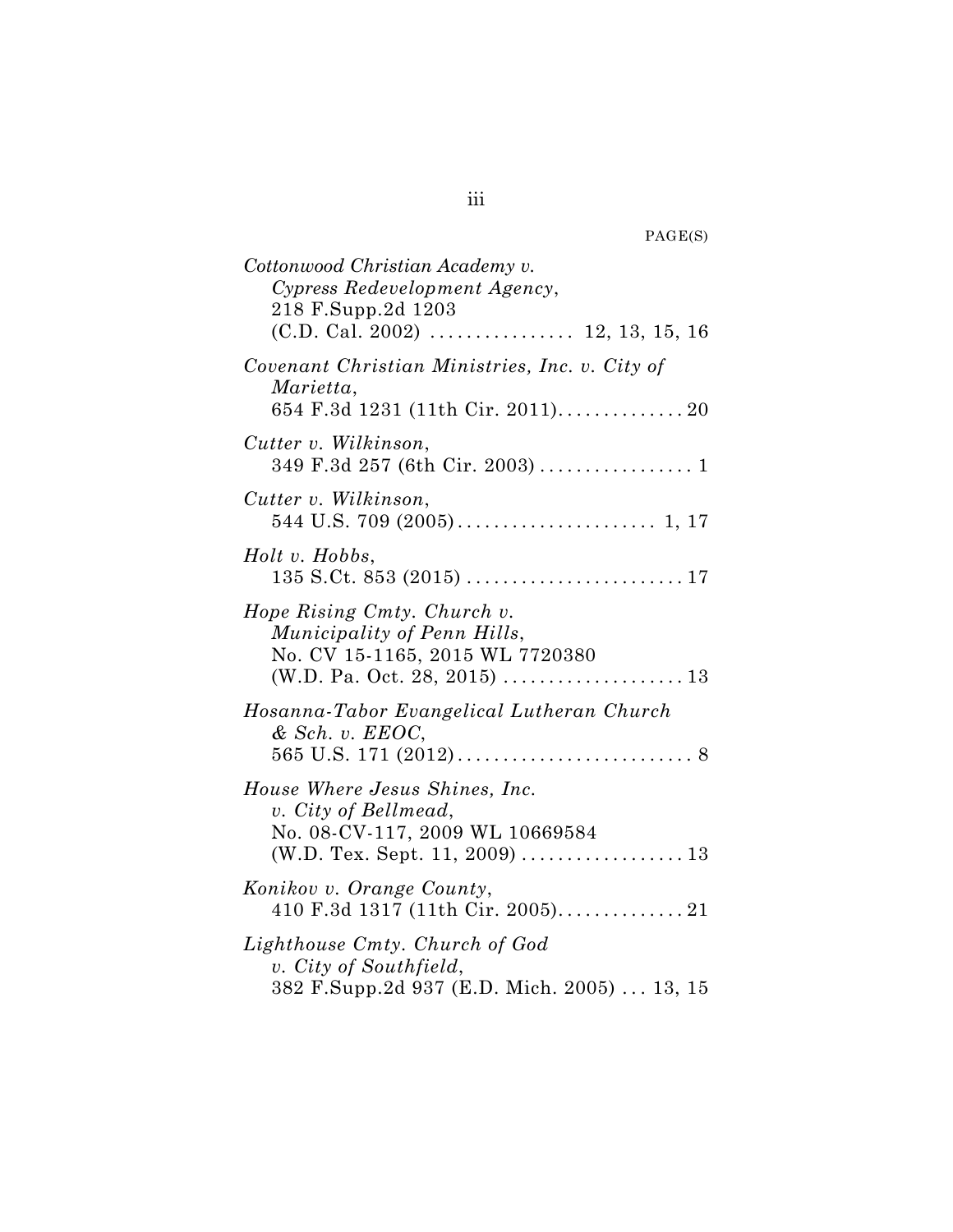| PAGE(S)                                                                                                    |
|------------------------------------------------------------------------------------------------------------|
| Lighthouse Inst. for Evangelism, Inc.<br>v. City of Long Branch,                                           |
| <i>Marianist Province of United States</i><br>v. City of Kirkwood,<br>No. 4:17-CV-805RLW, 2018 WL 4286409  |
| Meyer v. Nebraska,<br>$262$ U.S. 390 $(1923)$                                                              |
| Midrash Sephardi, Inc. v. Town of<br>Surfside, 366 F.3d 1214                                               |
| Pierce v. Society of Sisters,                                                                              |
| Primera Iglesia Bautista Hispana of Boca<br>Raton, Inc. v. Broward County,                                 |
| River of Life Kingdom Ministries<br>v. Village of Hazel Crest,<br>611 F.3d 367 (7th Cir. 2010)  19, 21, 22 |
| Salvation Temple Church v. Hazel Park,<br>Case No. 2:10-cv-14148 (E.D. Mich. 2010)  14                     |
| Summit Church v. Randolph Cty. Dev. Auth.,<br>No. 2:15-CV-82, 2016 WL 865302                               |
| Westchester Day Sch. v. Vill. of Mamaroneck,<br>417 F.Supp.2d 477 (S.D.N.Y. 2006)  15                      |
| Westchester Day Sch. v. Vill. of Mamaroneck,<br>504 F. 3d 338 (2d Cir. 2007)  16                           |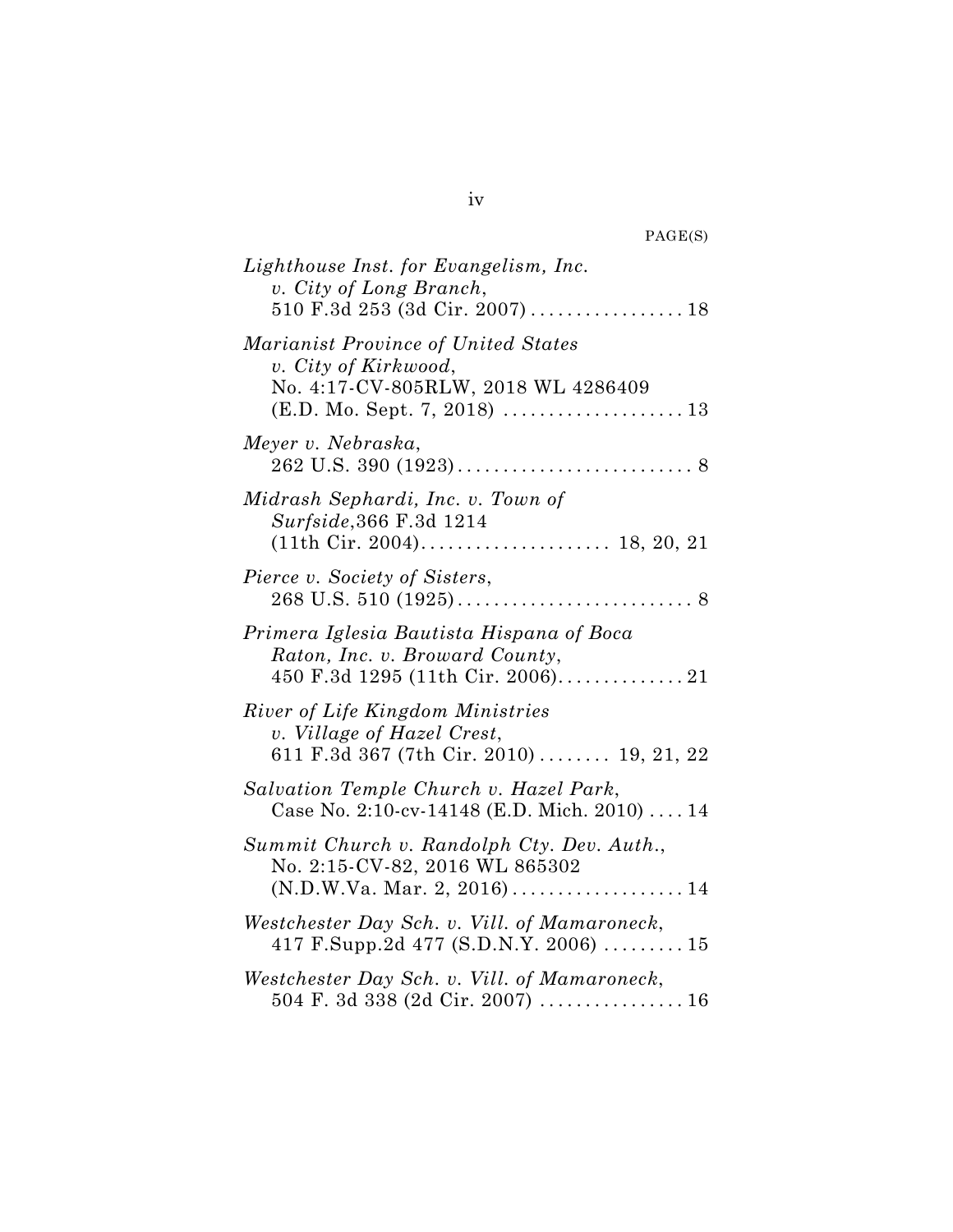| PAGE(S) |
|---------|
|---------|

| Wisconsin v. Yoder,                                                                                                                                                             |
|---------------------------------------------------------------------------------------------------------------------------------------------------------------------------------|
| <b>Statutes, Rules, Ordinances, and</b><br><b>Other Authorities</b>                                                                                                             |
|                                                                                                                                                                                 |
|                                                                                                                                                                                 |
|                                                                                                                                                                                 |
| 146 Cong. Rec. S7,774-01 (daily ed.                                                                                                                                             |
| Ram A. Cnaan et al., If You Do Not Count It,<br>It Does Not Count: A Pilot Study of Valuing<br>Urban Congregations, 10 JOURNAL OF MGMT,<br>SPIRITUALITY & RELIGION $3(2013)$ 14 |
| Religious Land Use and Institutionalized<br>Persons Act of 2000 (RLUIPA) 42 U.S.C.                                                                                              |
| Thomas M. Carroll et al., Living Next to<br>Godliness: Residential Property Values and<br>Churches, 12 J. REAL. EST. FIN. & ECON.                                               |
| Emma Green, The Quiet Religious Freedom<br><u>Fight That Is Remaking America</u> ,                                                                                              |
| Daniel P. Dalton, Litigating Religious Land Use<br>Cases, Second Edition, (published by the<br>American Bar Association, August, 2016)  13                                      |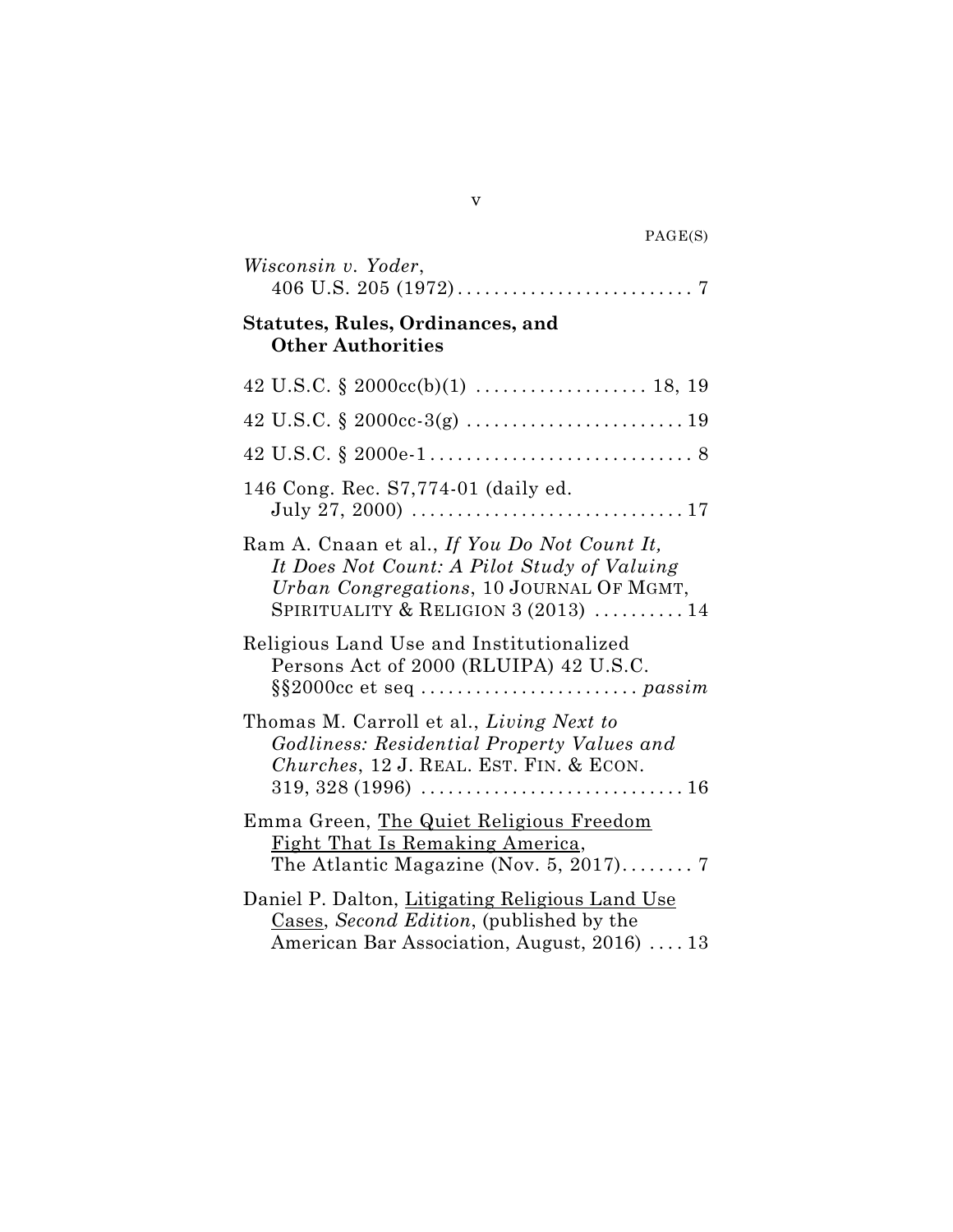| PAGE(S)                                            |
|----------------------------------------------------|
| <i>GENESIS</i> 2:9 (New International Version) $5$ |
| <i>PROVERBS</i> 3:18 (New International Version) 5 |
| REVELATIONS 22:2                                   |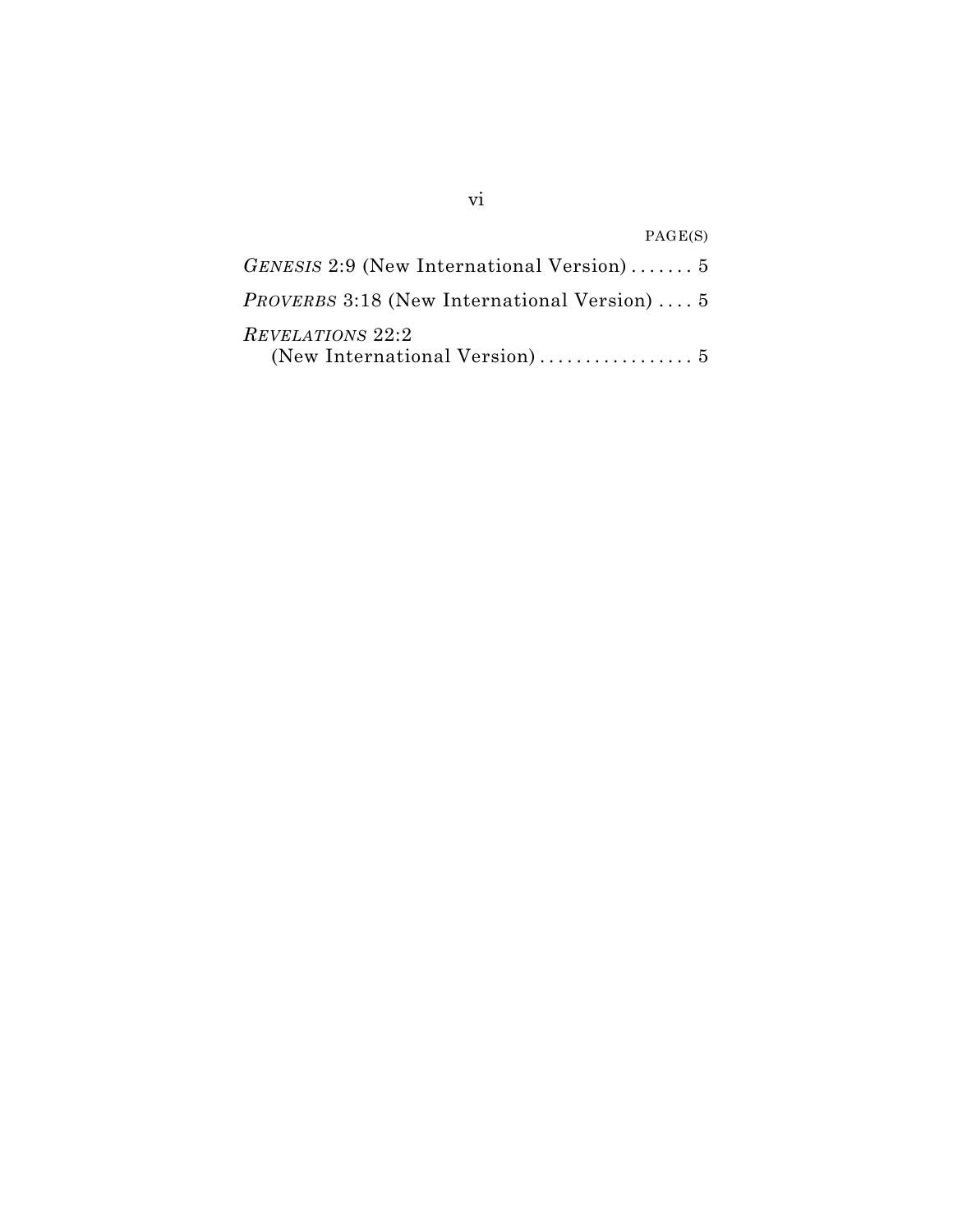#### **INTEREST OF AMICUS CURIAE**<sup>1</sup>

The Three Hundred and Forty Two (342) parents of students who attend Tree of Life Christian School are individuals dedicated to raising their children up in a strong religious faith tradition.2 Amici believe Christian Schools offer a Christcentered learning environment and are committed to achieving educational goals grounded in biblical truth. This type of education provides the framework to help children discover and understand the truth about the world around them and equip them to address the issues from a Christian perspective.

### **INTRODUCTION AND SUMMARY OF ARGUMENT**

The opinion below adopts an unnecessarily narrow interpretation of RLUIPA. Fifteen years earlier, the opinion's author wrote another opinion—one that held RLUIPA unconstitutional as a facial violation of the Establishment Clause. *See Cutter v. Wilkinson,* 349 F.3d 257 (6th Cir. 2003). This Court, of course, unanimously

 $\overline{a}$ 

2 The names of the 342 parents of students of Tree of Life Christian School are set forth in Appendix 1 to this brief.

<sup>1</sup> No counsel for a party authored this brief in whole or in part, and no such counsel or party made a monetary contribution intended to fund the preparation or submission of this brief. No person other than the amicus curiae, or its counsel made a monetary contribution intended to fund its preparation or submission. Letter of the Parties general consent to the filing of amicus briefs are on file with the Court. Web sites cited in this brief were last visited on February 14, 2019.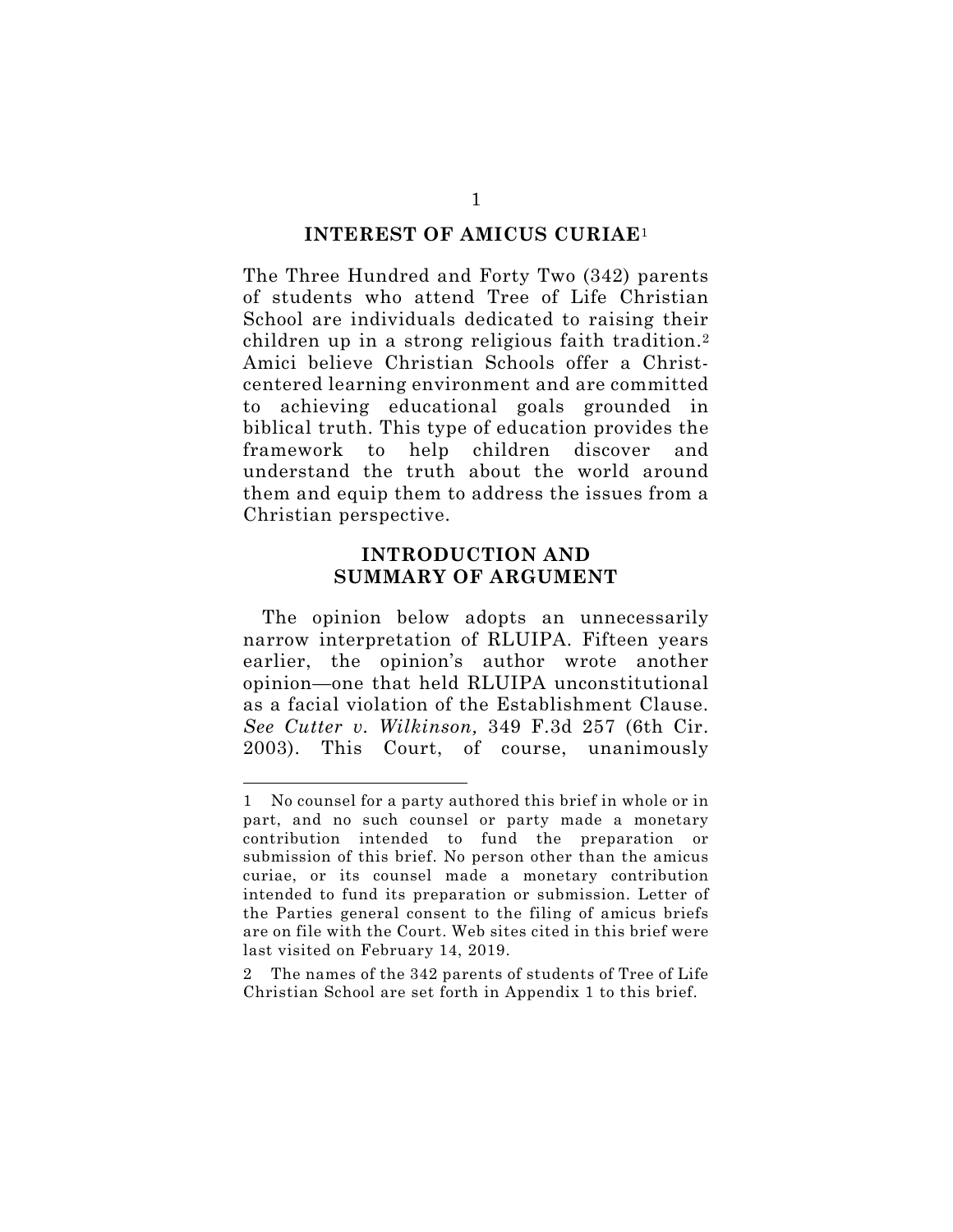reversed. *See Cutter v. Wilkinson*, 544 U.S. 709 (2005). But maybe this helps to explain why the court below, and others, have adopted constricted interpretations of RLUIPA that defy the statutory text. Congress saw RLUIPA as creating a necessary set of protections for vulnerable religious institutions. But many judges are more suspicious of RLUIPA and, as a result, have adopted confining and unjustified interpretations of it.3 *See* J.A. at 37a (Thapar, J., dissenting) ("[C]ourts have forgotten this country's sacred vow and failed to give RLUIPA the effect its written text demands.").

This case presents important questions about RLUIPA's equal-terms provision, which places religious assemblies—like schools and churches on equal footing with secular assemblies located in the same zoning district and under the same zoning code. Amicus agrees with Petitioner that conflicts between rulings in the courts of appeals

 $\ddot{\phantom{a}}$ 

<sup>3</sup> The opinion below is a good example. It mentions the Establishment Clause repeatedly, and frequently raises the concern that RLUIPA unfairly gives religious institutions preferential treatment. With such a mindset, a narrow construction for RLUIPA follows quickly. *See, e.g.,* J.A. at 18a ("Did Congress intend for the statute to require municipalities to extend preferential treatment to religious entities? We think not. Such a requirement . . . would likely run afoul of the First Amendment's Establishment Clause."); J.A. at 22a (worrying about the "preferential treatment to religious assemblies" that would result if "an excluded religious assembly or institution could invoke RLUIPA to secure an exemption from the ordinance, but an excluded secular assembly or institution—say, a union hall—could not").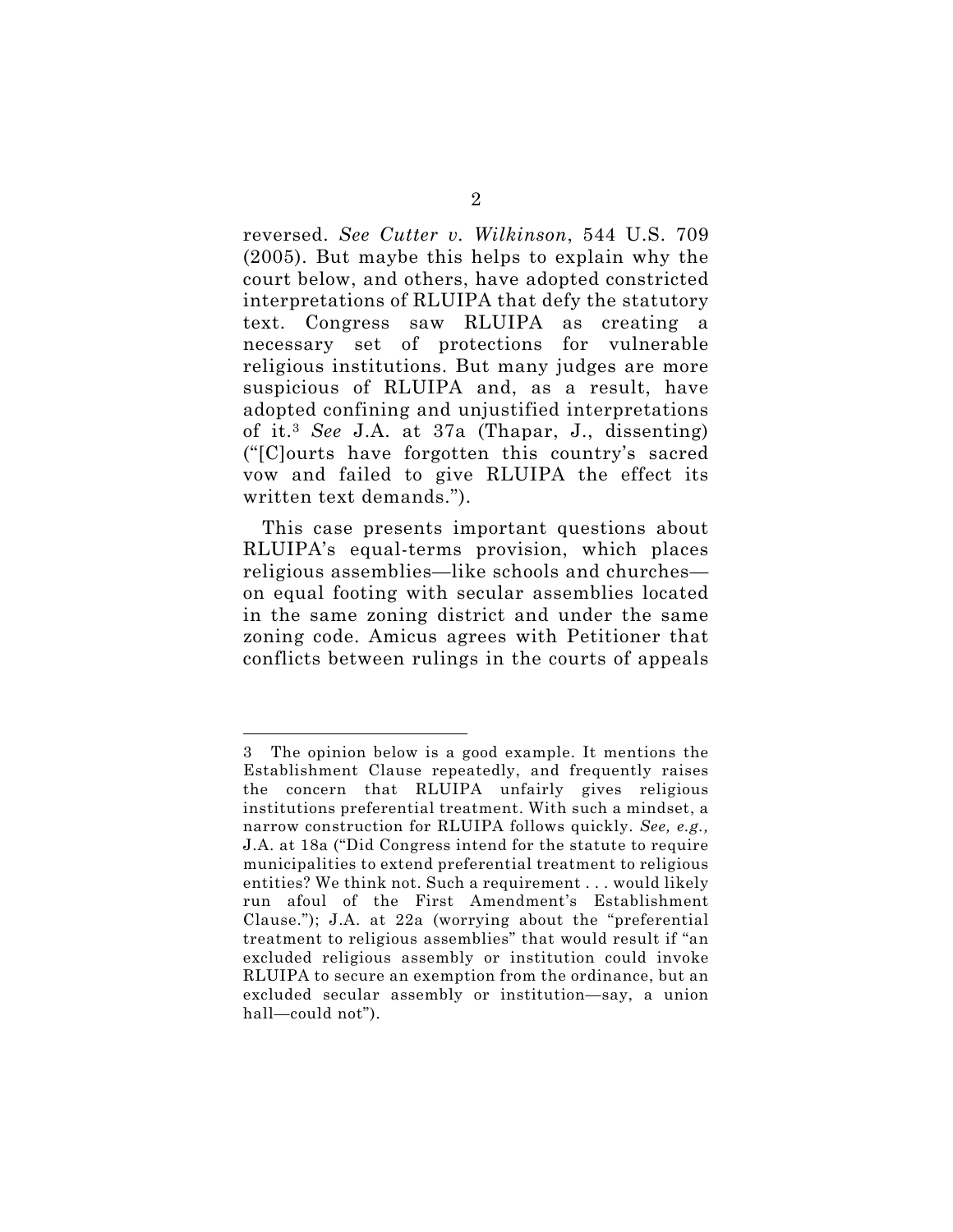on the questions presented warrant this Court's review.

Amicus respectfully urge this Court to restore to RLUIPA to its true and intended scope. Amicus are parents of children who attend Tree of Life. Amicus believe deeply in its religious mission, and amicus have seen that religious mission undermined by Respondent's actions in this case. Amicus want simply to tell their story, in part because that story matters in itself and in part because that story bears on the reasons why Congress adopted RLUIPA, as well as the proper construction of that statute. Amicus believe the decision below undermines religious schools and RLUIPA's protection of them. In particular, amicus object to its conclusion that local governments can claim tax revenue as a compelling governmental interest for banning religious schools. Finally, for reasons that follow, amicus believe the Court should simply apply the plaint, statutory text, not a judicial gloss, when evaluating claims under RLUIPA's equal-terms provision.

#### **ARGUMENT**

## **I. The Gift of Religious Education in Religious Schools**

The meta-narrative, the overarching story of this case, has to do with the opportunity this new building will be to students and families at Tree of Life Christian Schools. For both children and their parents, the place where pupils learn, and worship has value far beyond its monetary worth. It could well be, for many children and their parents, that space is sacred and effectively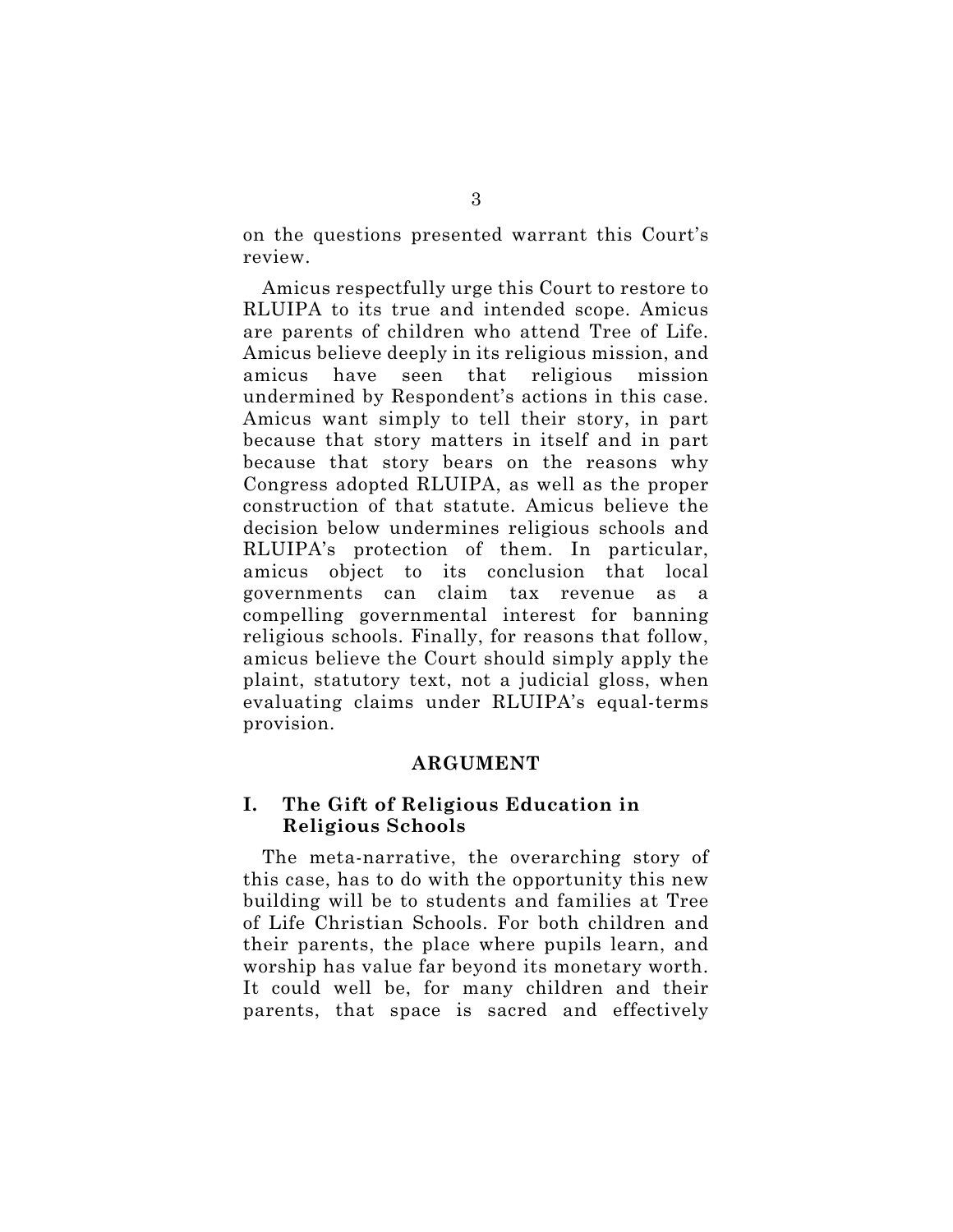priceless, worth far more than the simple dollar value the property might suggest. This is true, we submit, for Tree of Life. Moreover, other religious organizations may even have a requirement that members live close to worship space, adding even greater importance to the location. Others may choose to locate in areas where religious schools are readily accessible so they are part of a community that addresses religious education and spirituality together so as to best inculcate religious ideals. The importance people give to place, be it a local community, a school, or place of worship, may help to explain in part why these contests become highly charged, as religion is at the core of how many people identify themselves.

Amicus believe a school's ultimate purpose should be to equip children to understand the truth about life, the world, and their place in it. They also believe in order to understand these truths, the deeper questions regarding the meaning and purpose of life cannot be ignored. The curriculum of public education cannot guide students through these deeper questions of life, and it cannot use the Word of God as its standard of truth. Christian schools, on the other hand, seek to equip students to recognize the Lordship of Christ in all subject areas of learning, and to respond in obedience to His call to be transforming influences in society.

Yet not only does a school shape a child's mind, it shapes a child's heart as well. All schools have a vision for the kind of person they want their students to become. Schools do not merely convey information; they seek to educate the emotions and influence the living actions of a child's life.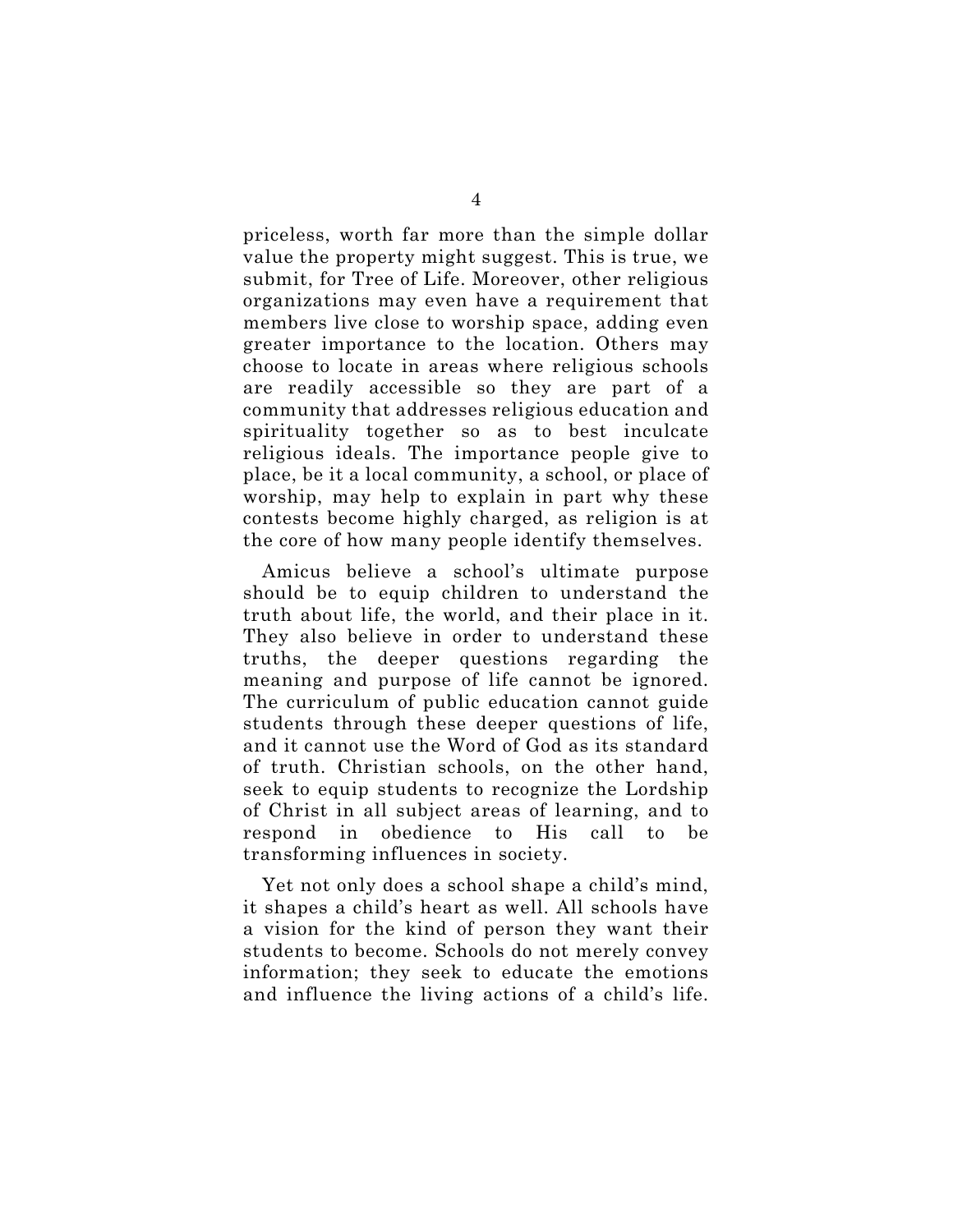The power a school has to impress a worldview on a youngster is great.

## **II. The Gift of Religious Education at Tree of Life**

Tree of Life Christian Schools takes its name from the Bible. The book of *Genesis* describes the Garden of Eden: "In the middle of the garden were the tree of life and the tree of the knowledge of good and evil." *Genesis* 2:9. The tree of life is a theme Scripture returns to repeatedly, in different contexts. *See, e.g.*, PROVERBS 3:18 "[Wisdom] is a tree of life to those who take hold of her; those who hold her fast will be blessed."); REVELATIONS 22:2 ("On each side of the river stood the tree of life, bearing twelve crops of fruit, yielding its fruit every month. And the leaves of the tree are for the healing of the nations."). Tree of Life has taken these passages to heart, earnestly seeking to create a religious community that develops children into thoughtful, resourceful, compassionate Christians, devoted to God in Christ.

Tree of Life is deeply committed to the Christian faith. Parents choose Tree of Life instead of the public schools, and instead of other private schools, because of the religious mission that pervades everything Tree of Life does. Tree of Life's mission statement puts this point squarely: "In partnership with the family and the church, the mission of Tree of Life Christian Schools is to glorify God by educating students in His truth and disciplining them in Christ." J.A. at 63a. The goal of Christian education, Tree of Life believes, is to guide children towards an understanding that God is at the center of every pursuit of knowledge.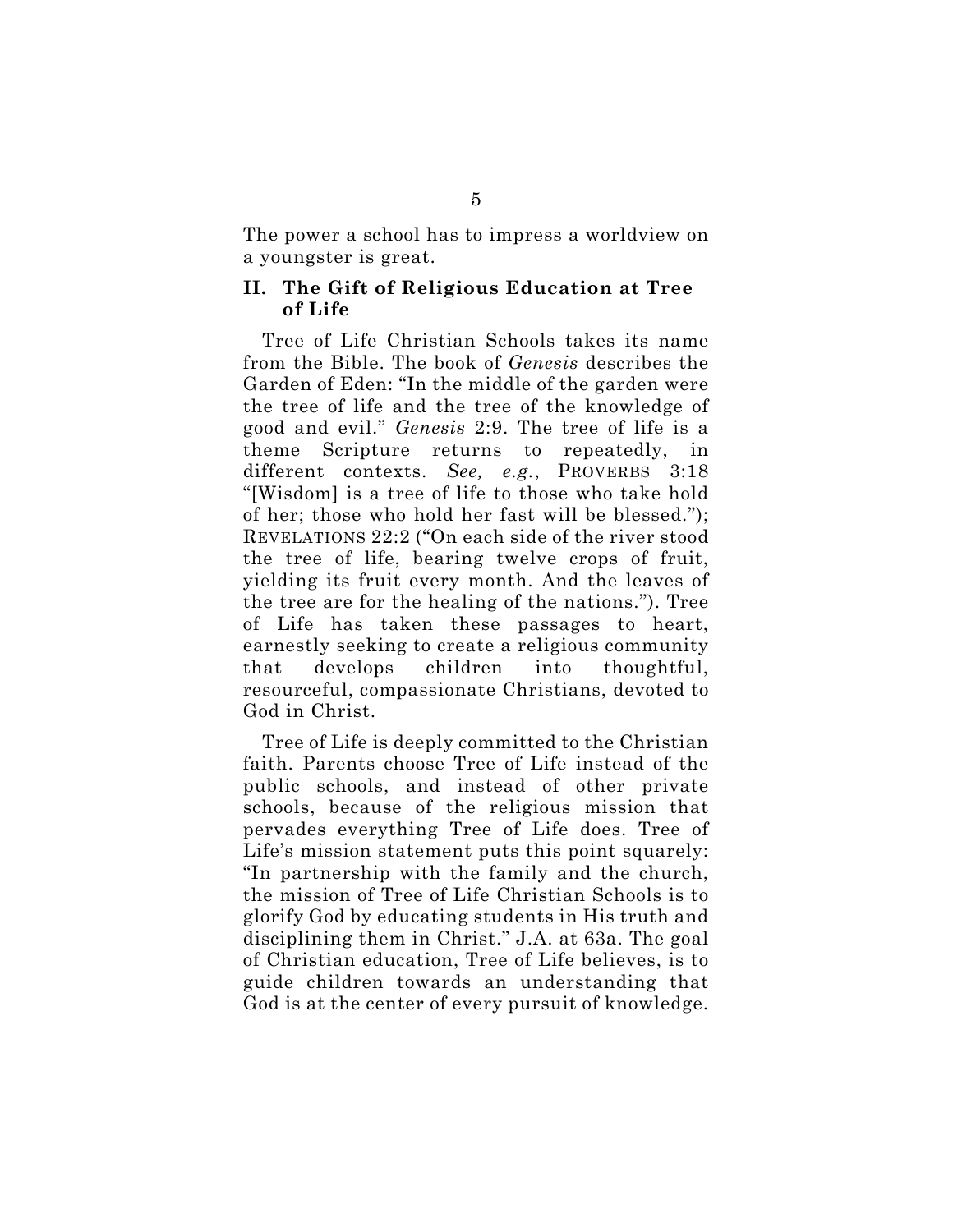Tree of Life's Vision Statement makes this point: "As students are led to spiritual, intellectual, social and physical maturity, they become disciples of Jesus Christ, walking in wisdom, obeying His word and serving in his Kingdom." J.A. at 64a. Tree of Life seeks to be the place where God molds the hearts of students in submission to Him, equipping them to be the hands and feet of Jesus Christ in the world. There is no greater purpose for a school than to guide students towards embracing the world in this way.

Tree of Life provides secular education, of course, in the same way public schools and other private schools do. Students learn reading, writing, and arithmetic; they play sports and musical instruments. But all of it is done with the ultimate purpose of forming students to be Christians prepared for the modern world. The Tree of Life's philosophy of education is explicit that "the Bible [be at the center" of a child's education, and a child must "evaluate all he/she studies through the lens of God's Word." J.A. at 64a. The district court summarized things well: "The primary purpose of Tree of Life is 'to assist parents and the Church in educating and nurturing young lives in Christ." J.A. at 63a (quoting the Complaint).

Naturally then, religious formation and instruction are vital aspects of daily life for students at Tree of Life. Every student has Bible class every day. Every day students begin with prayer and devotions. There is worship every other week, often led by students, often assisted by pastors at local Christian churches. Parents agree to a Statement of Faith and to the above Mission and Vision Statements; teachers do the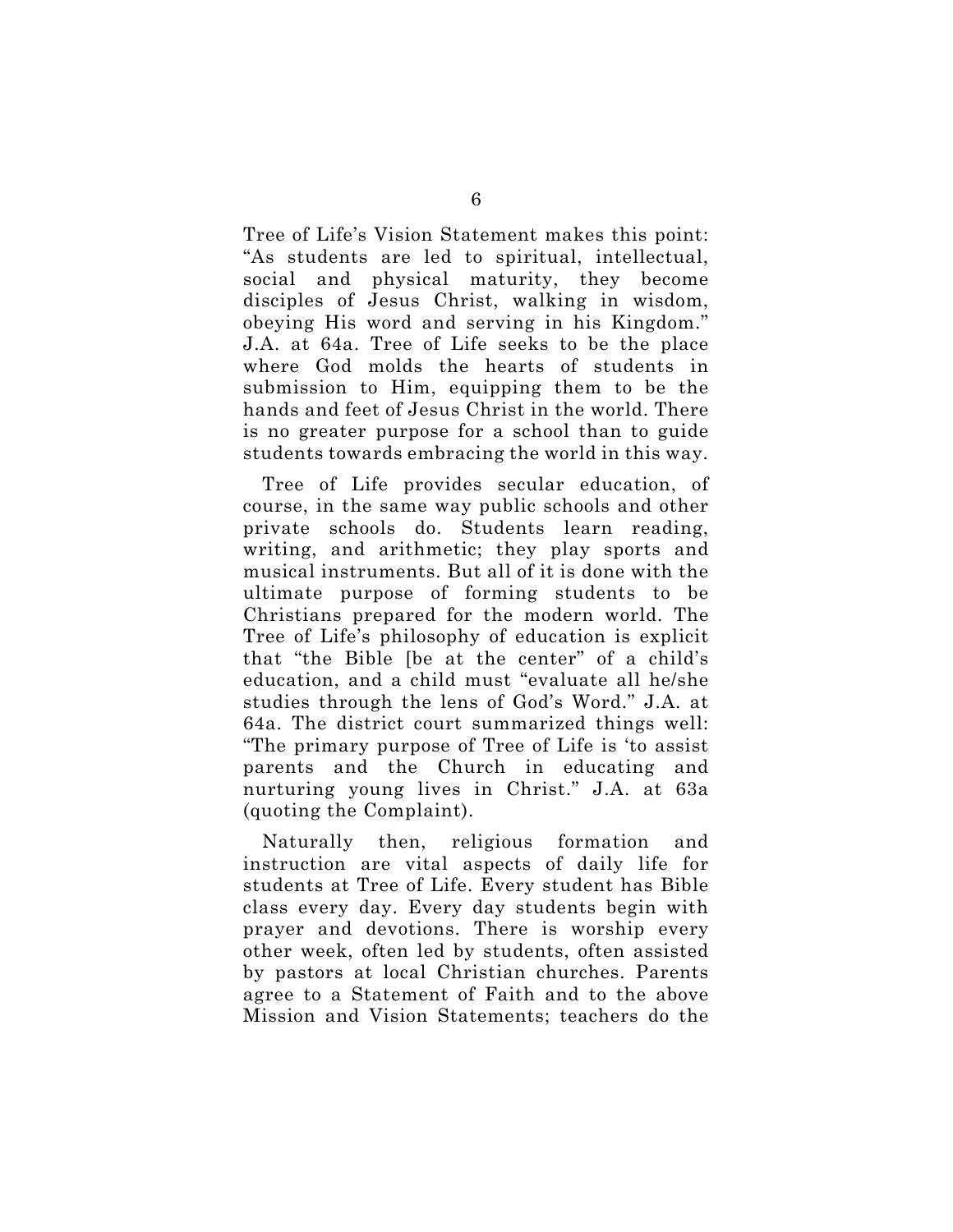same and also commit to being active members of Christian congregations. *See* J.A. at 147.

Yet while Tree of Life takes its Christian foundation quite seriously, it is also studiously nondenominational. Tree of Life, in fact, takes special pride in the diversity of its students. Students come from more than 120 local churches. Not only are all kinds of Christian denominations represented, Tree of Life students are also geographically diverse, coming from 18 different countries (31 including parents' country of origin). Racial diversity too is something Tree of Life greatly treasures. Its schools have substantial populations of Asian, African-American, and Caucasian students, with 44% of its students coming from minority populations.

#### **III. The Impact of the Decision Below**

Religious schools, like Tree of Life, are vital to the efforts of religious communities to transmit their faith to the next generation—and thus vital if the free exercise of religion is to mean anything. Public schools, of course, observe a strict religious neutrality. So private religious schools are the only place children can get the kind of religious education that amici believe God wants for their children. *See Wisconsin v. Yoder*, 406 U.S. 205, 213–14 (1972) ("[T]he values of parental direction of the religious upbringing and education of their children in their early and formative years have a high place in our society.").

But, of course, throughout the history of this country, religious schools have had difficulty with state and local governments, Emma Green, The Quiet Religious Freedom Fight That Is Remaking America, The Atlantic Magazine, Nov. 5, 2017.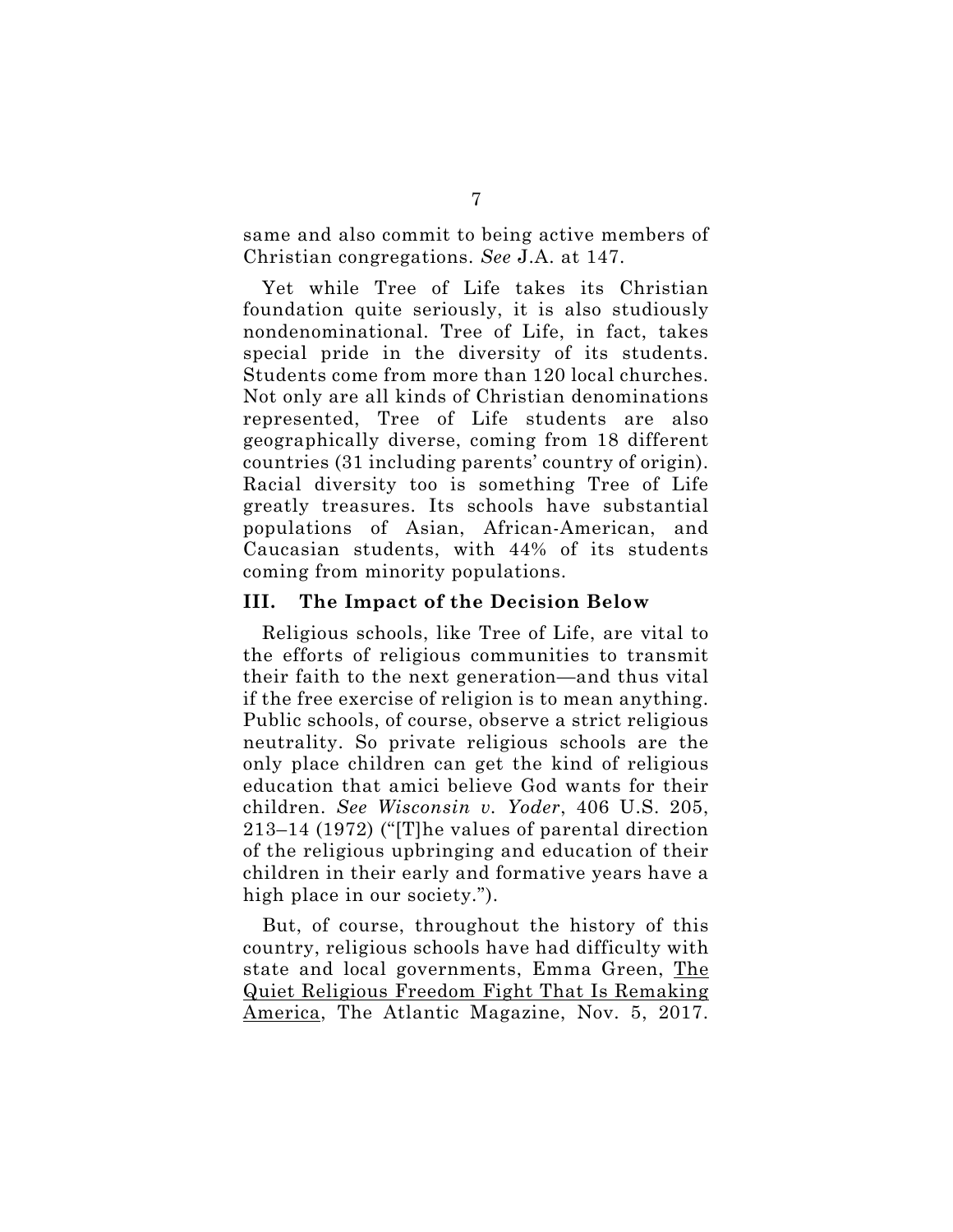Religious schools fought for the bare right to exist, *see Pierce v. Society of Sisters*, 268 U.S. 510 (1925), and for the right to teach the Bible as they saw fit, *see Meyer v. Nebraska,* 262 U.S. 390 (1923). More recently, this Court stepped in to protect religious schools from the reach of anti-discrimination laws, when it both confirmed the existence of the ministerial exception and held that certain teachers at religious schools could qualify as ministers. *See Hosanna-Tabor Evangelical Lutheran Church & Sch. v. EEOC*, 565 U.S. 171 (2012). And Congress too has joined in this effort, recognizing religious schools would not last very long without the ability to choose teachers and staff who share their religious commitments. *See*  42 U.S.C. § 2000e-1 (Title VII does not apply to "a religious . . . educational institution . . . with respect to the employment of individuals of a particular religion"); *see also Corp. of Presiding Bishop of Church of Jesus Christ of Latter-day Saints v. Amos*, 483 U.S. 327 (1987) (upholding this provision, unanimously, from Establishment Clause attack).

RLUIPA too is part of the legal bulwark protecting religious schools, and this case vividly demonstrates the need for it. Upper Arlington here refuses to let Tree of Life use its building for a religious school. Its rationale is purely monetary: If other people owned the building, they might pay more in tax revenue. Tree of Life purchased the building after looking at more than twenty sites over the course of two years. Its property size meant Tree of Life could consolidate its various campus into one. J.A. at 64a. Many years later, Tree of Life still owns this building and pays to maintain it. But Upper Arlington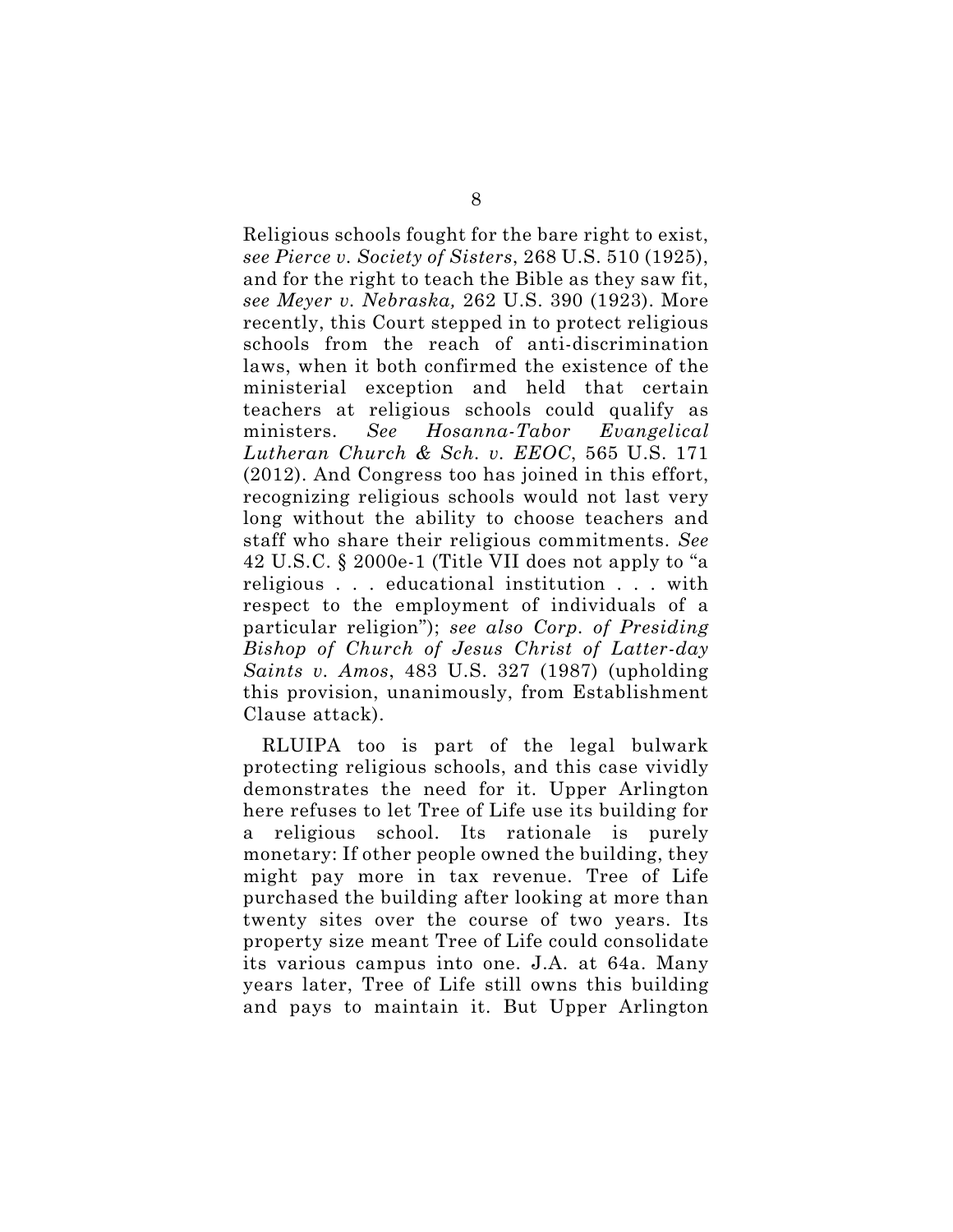refuses to allow Tree of Life to use the space. Upper Arlington hopes economic pressures will force Tree of Life to sell the building to someone who will generate more tax revenue. Upper Arlington knows it has the upper hand; that is why it has been willing to forego roughly a million dollars in tax revenue from Tree of Life. *See* J.A. at 34a.

Meanwhile the costs on Tree of Life, and on amici, have been significant. Tree of Life is forced to bear the expenses of maintaining a property it does not use. Instead of having a unified campus in a centralized location in a new space, Tree of Life has had to continue on with its old system of multiple campuses, miles apart from each other. This means longer commuting distances for families, especially those with children at several different Tree of Life schools. It also means increased operating expenses for Tree of Life, because consolidation would have naturally eliminated some duplicated expenses. *See* J.A. at 65a.

Moreover, the facilities at Tree of Life's current campuses are problematic, as Upper Arlington well knows. The Indianola and Dublin campuses reside in the main buildings of sponsoring churches, which are old and in great need. There is little space for things like sports or theater; the Indianola campus has no green grass and bad electrical. The facilities are not suitable for the kinds of high-quality, Bible–based and technologically innovative education Tree of Life wants to deliver. And with all the uncertainty about the new property, Tree of Life has no longterm leases for its existing campuses; it is simply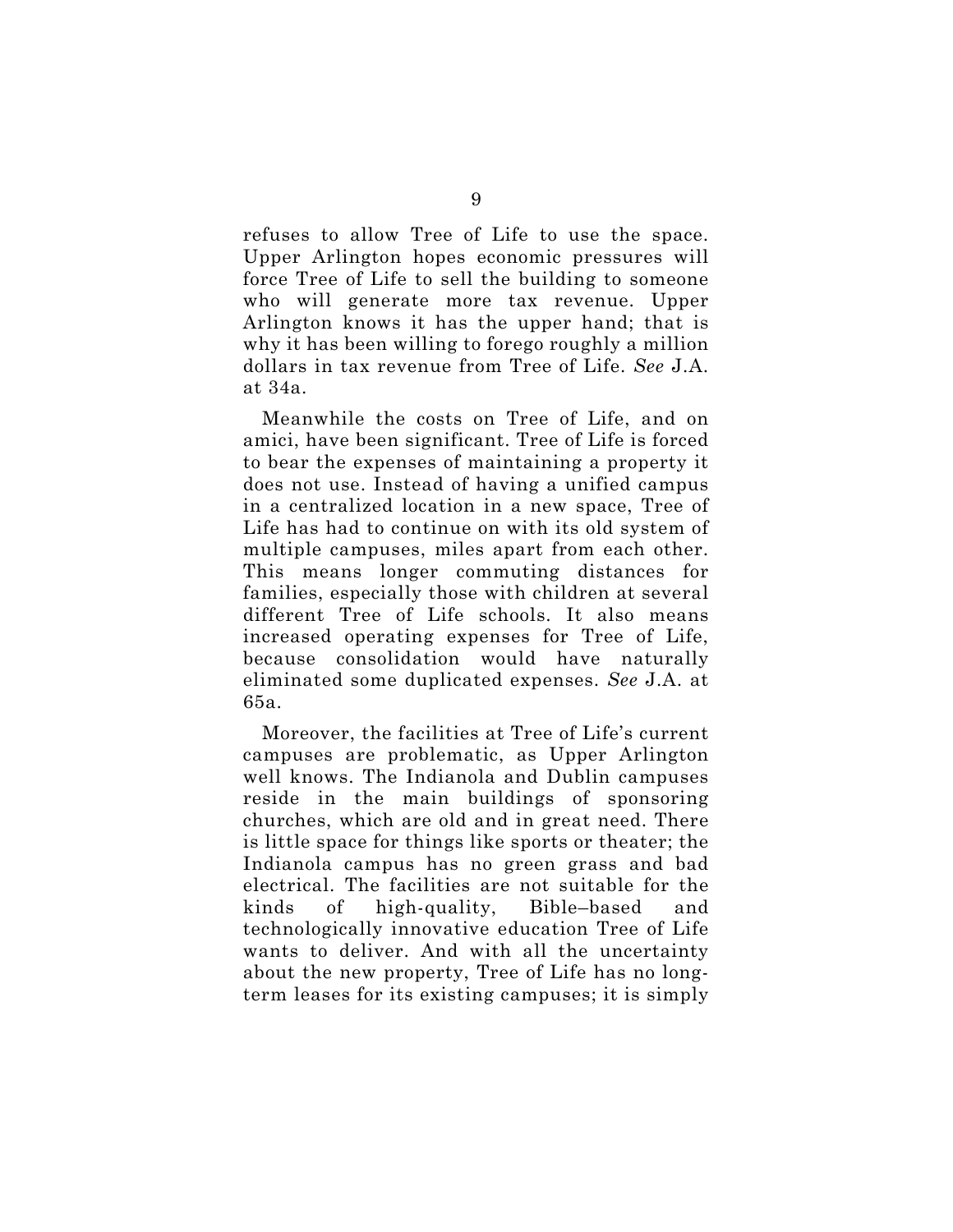an at-will tenant, with the lack of security that implies. *See* J.A. at 147a.

Tree of Life has lost students because of these problems, and it has had to turn students away because its existing space is too small. *See* J.A. at 316a-320a. This is not merely lost revenue for Tree of Life. This is a lost chance to bring children up in the vision of the Christian faith that Tree of Life advances. And having had to keep on with multiple campuses has also hurt the religious community of Tree of Life in real though intangible ways. Tree of Life conceives of itself as a unified religious community. But it often feels like a family split up and forced to live in different homes with no end date in sight.

This fracture in Tree of Life has other consequences as well. It imperils the kinds of diversity that Tree of Life thinks is valuable and that Tree of Life believes are God's will. Students from the Dublin Campus are disproportionately Caucasian and Asian and disproportionately come from households with more financial resources. Students from the Indianola Campus are disproportionately African-American and disproportionately come from households with fewer financial resources. Those students belong together, but they are being kept apart. We believe, as this Court does, that racial discrimination is odious. *See Brown v. Board of Education*, 347 U.S. 483, 493 (1954) ("Today [education] is a principal instrument awakening the child to cultural values, in preparing him for later professional training, and in helping him to adjust normally to his environment. In these days, it is doubtful that any child may reasonably be expected to succeed in life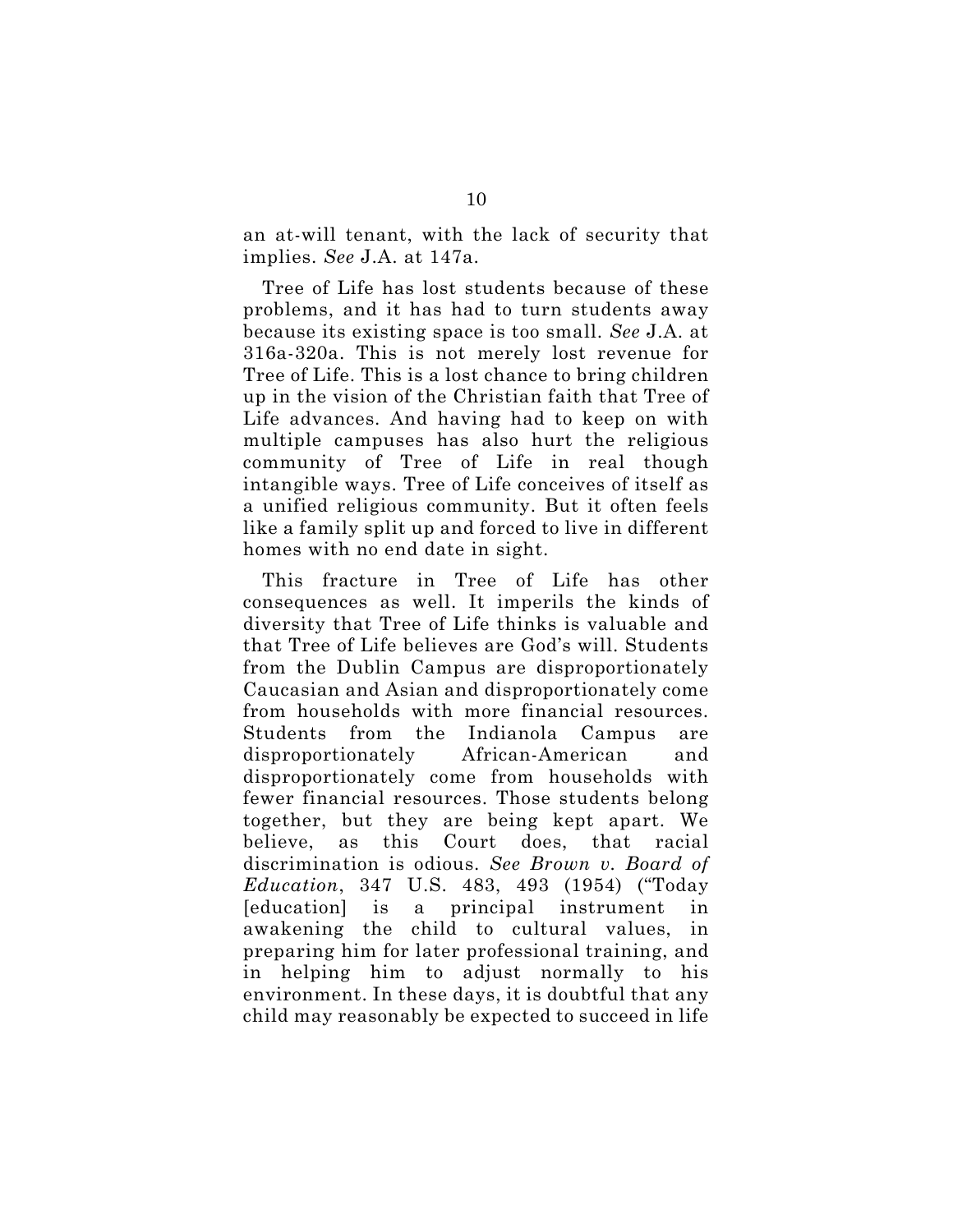if he is denied the opportunity of an education. Such an opportunity, where the state has undertaken to provide it, is a right which must be made available to all on equal terms.")

Government has a fundamental, overriding interest in eradicating racial discrimination in education. But rather than trying to eradicate racial separation, Upper Arlington is unwittingly entrenching it through its unjust and misconceived land-use policies. To be sure, Tree of Life has tried to counteract these effects. It regularly brings the campuses together for evening events; it arranges for children on the different campuses to still take field trips together. Tree of Life has been managing these problems, but only this Court can solve them.

# **IV. Congress Enacted RLUIPA So That Local Governments Could Not Use Zoning to Deny Religious Assembly Based on Property Taxes.**

The Court below held zoning requirements based upon potential tax revenue generated by the users did not violate RLUIPA. This decision is wrong and requires reversal.

As noted in the petition and described above, Tree of Life purchased the property in question, which includes a 254,000 square foot office building, to consolidate its campuses. Prior to purchasing the property, Tree of Life sought permission to operate as a church with a private school. That application was rejected. Subsequent attempts at seeking a conditional use and amendments to the ordinance were also unsuccessful. *See* J.A. at 6a-8a. The Court of Appeals recited the long history of decisions by the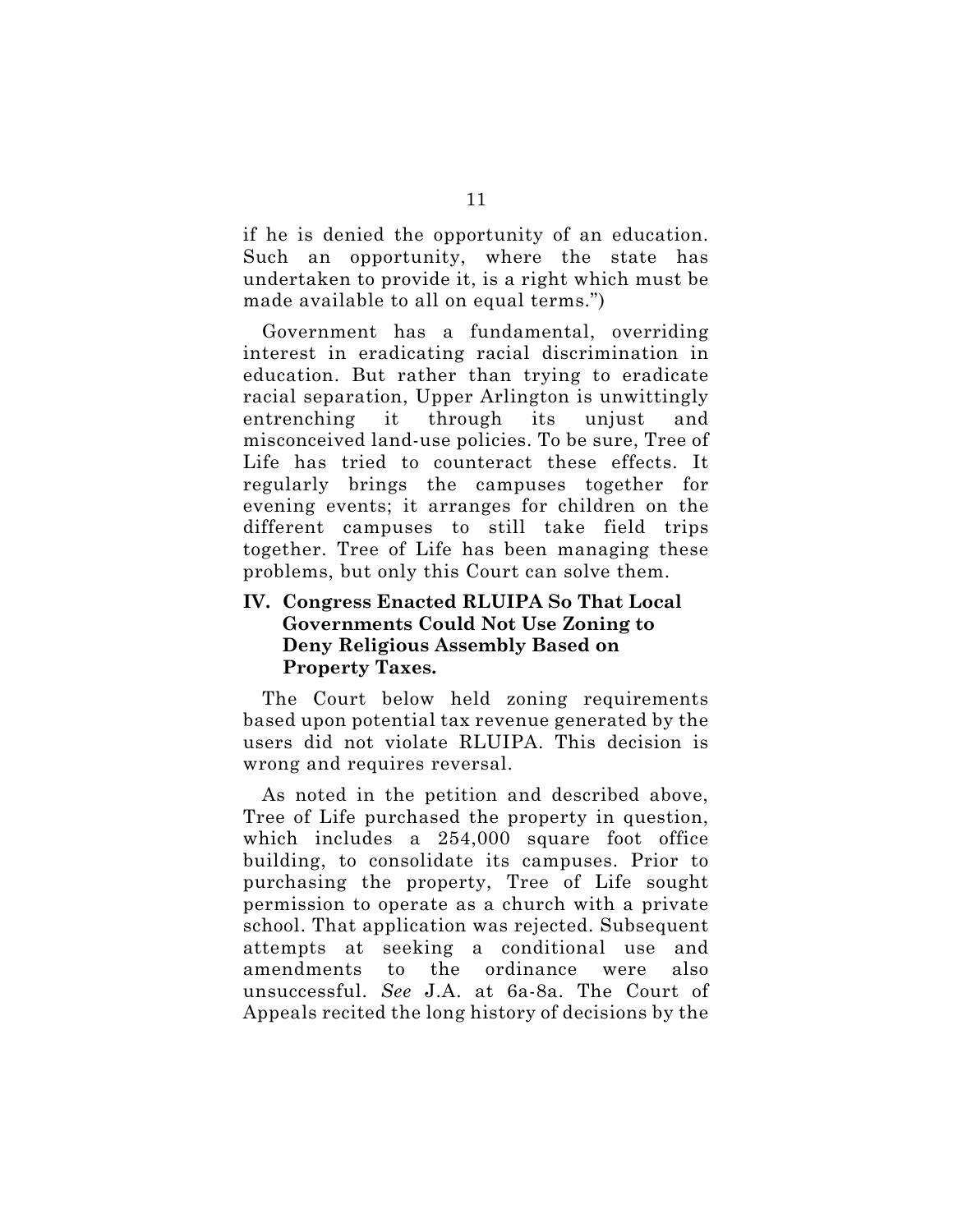district court, appeals and remands, which brought the case back before the Court of Appeals. *See* J.A. at 8a-11a. Although the case involves a number of other issues, the key issue has become whether the maximizing of income by the City is a permissible basis for restricting Tree of Life's use of the property and whether there was unequal treatment with regard to that use.

Religious institutions like Tree of Life often face hostility in the zoning context because they are tax exempt and local governmental officials do not like when property comes off the tax rolls. Some opponents of RLUIPA have argued that tax revenue is a permissible, and indeed a compelling governmental interest in the context of land use. But if that were so, then even more clearly than with any "not-in-my-backyard" objection, there would be grounds to exclude any new church from any jurisdiction in the country. Existing churches would be grandfathered in and no new church could ever form.

The classic property tax case is *Cottonwood Christian Academy v. Cypress Redevelopment Agency,* 218 F.Supp.2d 1203 (C.D. Cal. 2002). There, a large Christian Church assembled an 18 acre site from six smaller and undeveloped parcels. But once the larger site had been assembled, the city decided it wanted a Costco instead, and it denied the Church a permit to build and sought to condemn the property instead. In response to a RLUIPA lawsuit, the city argued that it had a compelling governmental interest in generating tax revenue. The Court rejected that argument for an obvious reason: "[I]f revenue generation were a compelling state interest,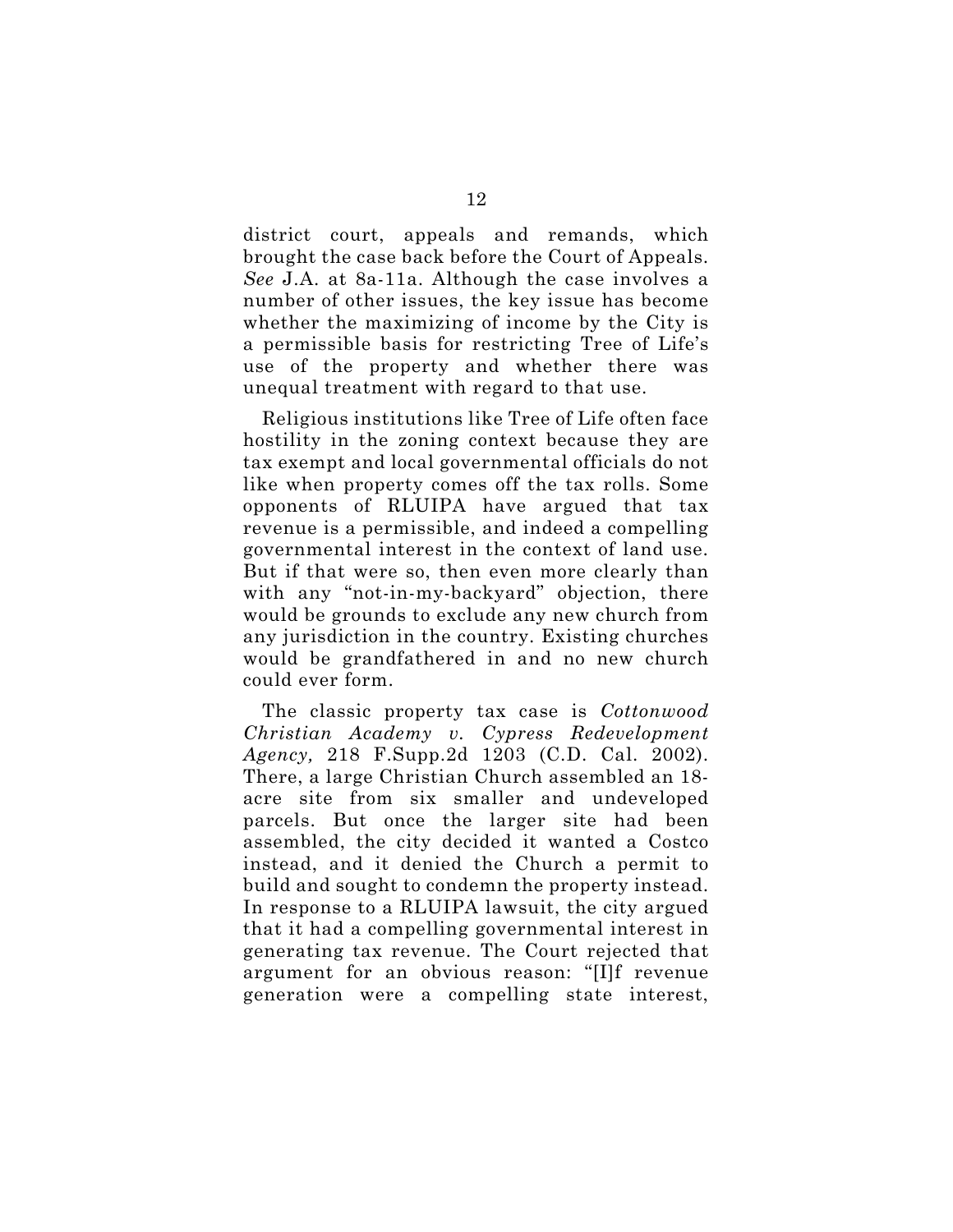municipalities could exclude all religious institutions from their cities." *Id*. at 1228.

Counsel for Amici has litigated over 100 RLUIPA cases throughout the United States in the past decade, has published books and treatises on religious land use litigation4 and has encountered the same issue time and again:<sup>5</sup> local

 $\overline{a}$ 

<sup>4</sup> Daniel P. Dalton, Litigating Religious Land Use Cases, *Second Edition,* (published by the American Bar Association, August, 2016)

<sup>5</sup> *See, e.g.*, *Acad. of Our Lady of Peace v. City of San Diego*, 835 F.Supp.2d 895 (S.D. Cal. 2011) (City refused to allow school to remodel property based on City Council members' promise to neighbors who supported his election); *Carlinville S. Baptist Church v. City of Carlinville, Ill*., No. 08-3074, 2008 WL 2959784 (C.D. Ill. July 30, 2008) (City rezoned former Walmart property when it learned that Church had bought it, so as to maintain property-tax revenue); *Celebration Community Church v. City of Muskegon,* Case No. 1:08-cv-314 (W.D. Mich. 2008) (settled) (City refused to issue land use permit for Church that purchased a former car dealership, so as to maintain property-tax revenue); *Church of Our Savior v. City of Jacksonville Beach*, 69 F.Supp.3d 1299 (M.D. Fla. 2014) (City denied Church permit to develop land for religious assembly because it was off a major road and City wanted more tax revenue); *Hope Rising Cmty. Church v. Municipality of Penn Hills*, No. CV 15-1165, 2015 WL 7720380 (W.D. Pa. Oct. 28, 2015) (City rezoned officebuilding property resulting in Church losing its lease); *House Where Jesus Shines, Inc. v. City of Bellmead*, No. 08- CV-117, 2009 WL 10669584 (W.D. Tex. Sept. 11, 2009) (City held "emergency zoning hearing," to rezone land after learning that Church purchased it); *Lighthouse Cmty. Church of God v. City of Southfield*, 382 F.Supp.2d 937 (E.D. Mich. 2005) (City amended parking requirements in an office zone to deny Church occupancy based on lack of parking); *Marianist Province of United States v. City of*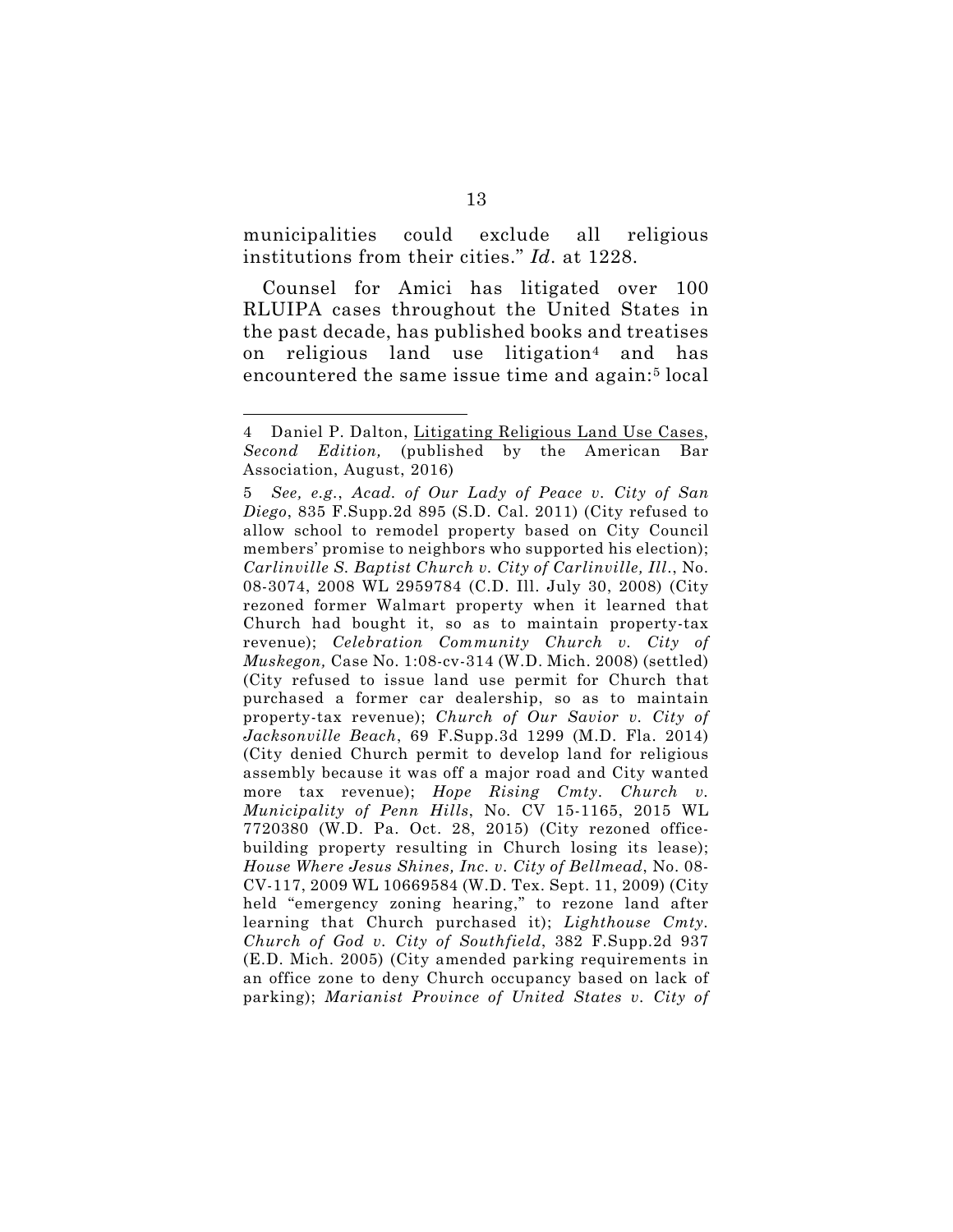governments often do not seem to consider the positive impact religious assemblies can have on their communities. A University of Pennsylvania study found religious congregations make significant economic contributions to local communities. *See* Ram A. Cnaan et al., *If You Do Not Count It, It Does Not Count: A Pilot Study of Valuing Urban Congregations*, 10 JOURNAL OF MGMT, SPIRITUALITY & RELIGION 3 (2013). The study assigned monetary values to a variety of categories of activity, ranging from hosting weddings to teaching children social responsibility, which researchers then used to calculate the annual economic contributions made by religious congregations in the Philadelphia area to their communities. The conclusion was remarkable: The study determined the congregations provided an average of \$476,663.24 each year in economic contributions to the community.

Churches also face opposition on the closely related ground they put a damper on commercial or entertainment districts. In *Centro Familiar Cristiano Buenas Nuevas v. City of Yuma*, 651 F.3d 1163 (9th Cir. 2011), the City sought to revive its main street with a "mixture of

 $\ddot{\phantom{a}}$ 

*Kirkwood*, No. 4:17-CV-805RLW, 2018 WL 4286409 (E.D. Mo. Sept. 7, 2018) (City allowed public schools lights for athletic fields but denied religious schools the same lights); *Salvation Temple Church v. Hazel Park,* Case No. 2:10-cv-14148 (E.D. Mich. 2010) (settled) (City had a zoning district that precluded "all religious assembly," but allowed secular assembly); *Summit Church v. Randolph Cty. Dev. Auth*., No. 2:15-CV-82, 2016 WL 865302 (N.D.W.Va. Mar. 2, 2016) (City allowed a theater but precluded a religious assembly based on loss of taxes).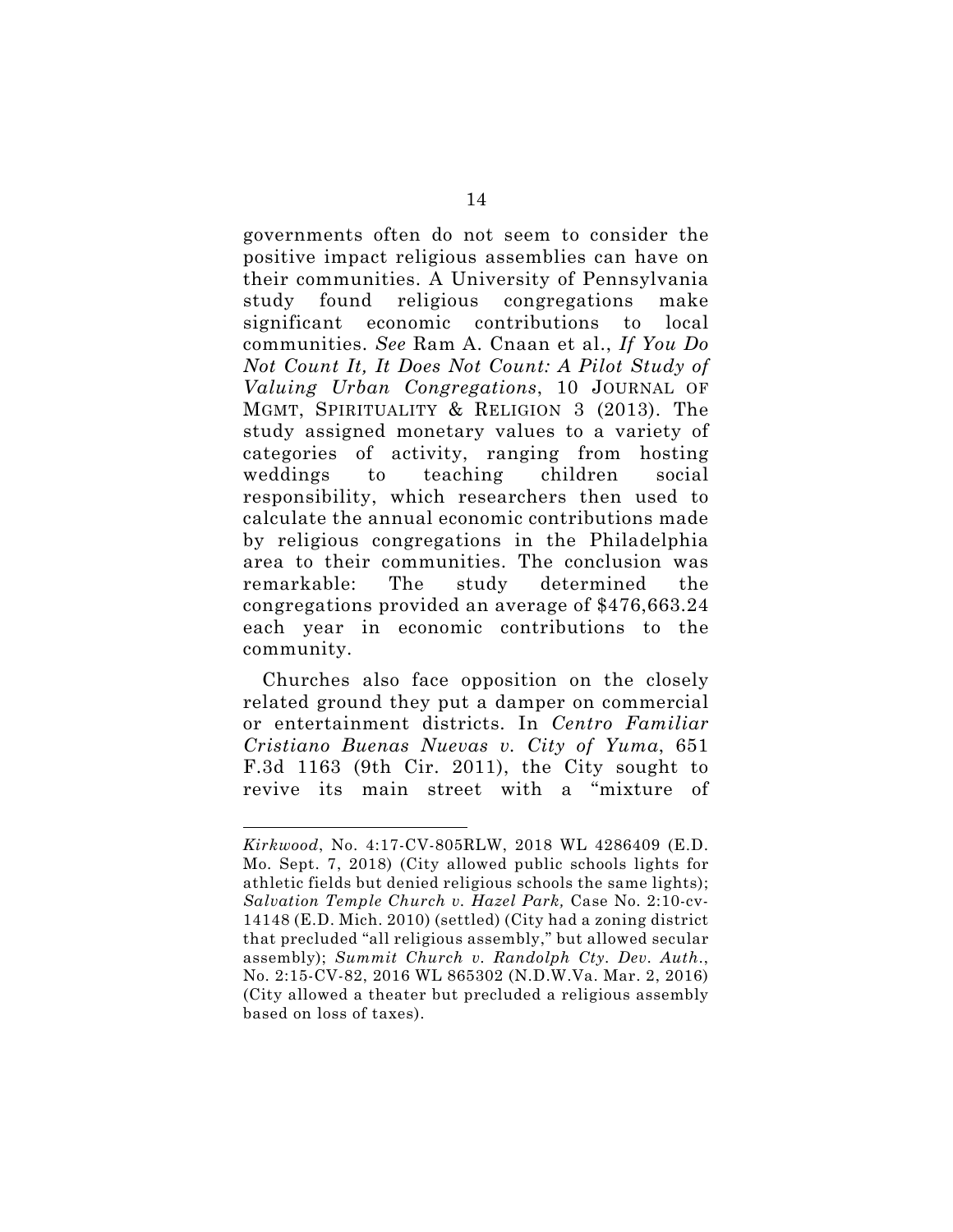commercial, cultural, governmental and residential uses that will help to ensure a lively pedestrian-oriented district." *Id*. at 1165. When a church sought to occupy a large vacant building that had once served as a factory and warehouse, the City refused a permit, preferring "a vacant hunk" to a church. *Id*. As the panel explained, "This is sort of reverse urban blight case, with the twist that instead of bars and nightclubs being treated as blighting their more genteel environs, the Church is treated as blighting the bar and the nightclub district." *Id*.

The Ninth Circuit concluded excluding the church violated RLUIPA. The city's ordinance treated religious organizations worse than nonreligious ones; the City permitted many other uses that "would have [had] the same practical effect as a church of blighting a potential block of bars and nightclubs," including apartment buildings, post offices and prisons. *Id*. at 1174-75. Thus, the Court concluded, the City's commercial concerns did not justify excluding the Church.

Concerns regarding traffic congestion and parking are not compelling interests. *See Lighthouse Cmty. Church of God v. City of Southfield*, 382 F.Supp.2d 937 (E.D. Mich. 2005). Preserving property values is also not compelling interest. *See Westchester Day Sch. v. Vill. of Mamaroneck*, 417 F.Supp.2d 477 (S.D.N.Y. 2006). Potential aesthetic impacts are not compelling interests. *See Cottonwood Christian Academy v. Cypress Redevelopment Agency*, 218 F.Supp.2d 1203 (C.D. Cal. 2002). Intrinsically vague standards like preserving the harmony of the neighborhood, ensuring consistent implementation of regulations, and preserving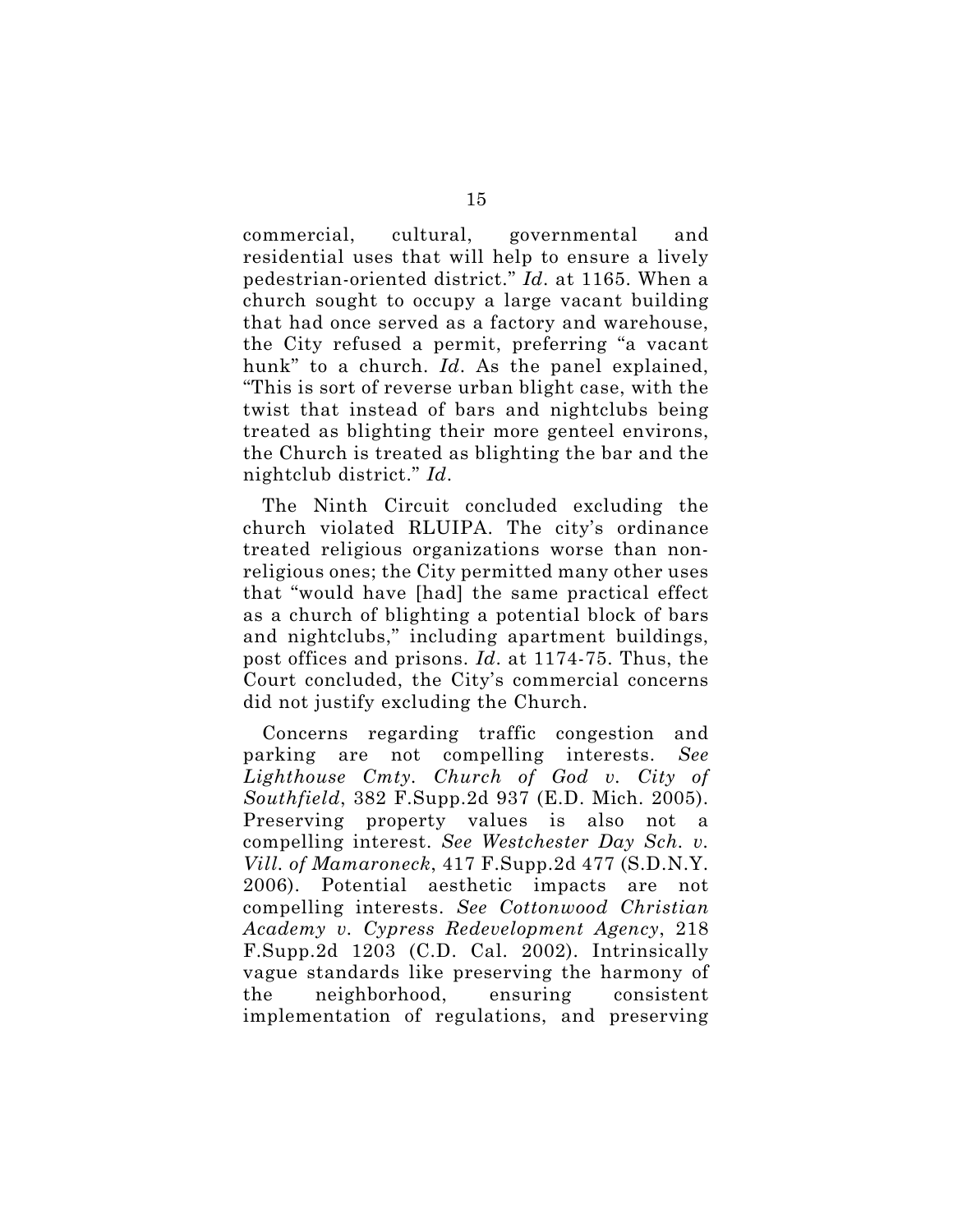property values are not compelling interests. *See Cambodian Buddhist Soc'y of CT., Inc. v. Newtown Planning & Zoning Comm'n*, No. CV030350572S, 2005 WL 3370834 (Conn. Super. Ct. Nov. 18, 2005). General interests in enacting and enforcing a comprehensive plan are not compelling interests. *See Westchester Day Sch. v. Vill. of Mamaroneck,* 504 F. 3d 338, 353 (2d Cir. 2007). And revenue generation is not a compelling interest. *See Cottonwood Christian Academy v. Cypress Redevelopment Agency*, 218 F.Supp.2d 1203 (C.D. Cal. 2002).

As is the case with other religious institutions in other localities, Tree of Life here will likely provide economic benefits to Upper Arlington. While residents sometimes express concern religious institutions will lower their property values, studies indicate they actually tend to bring property values up. In one study, for example, researchers found "that neighborhood churches are amenities that enhance property values [for] at least one-half mile[.]" Thomas M. Carroll et al., *Living Next to Godliness: Residential Property Values and Churches*, 12 J. REAL. EST. FIN. & ECON. 319, 328 (1996).

#### **V. The Court Should Apply the Plain Text of the Equal-Terms Provision.**

As courts have continued deciding RLUIPA disputes between religious institutions and local governments, the circuit courts have now split over how to interpret the Equal Terms provision. Several tests have developed. These tests diverge in how they measure equal or unequal treatment, as well as whether a local government is strictly liable (or subject simply to strict scrutiny) if it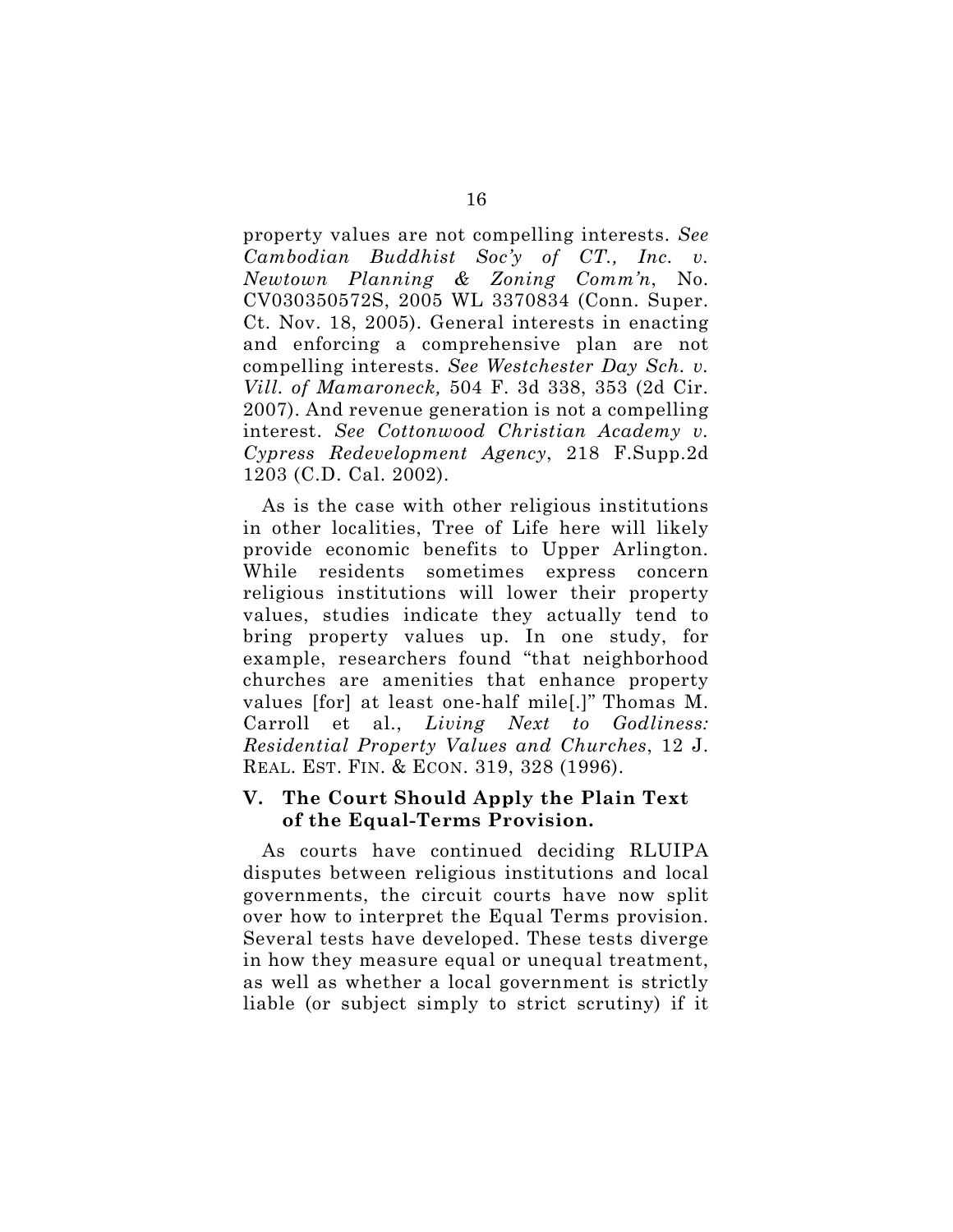treats churches differently than other institutions. Moreover, some tests make a city's stated reasons for excluding a church more relevant or determinative than others. What has emerged as one constant, however, is that conflicts over economic goals and redevelopment are common and divisive. But suffice it to say, many of these lower court rulings, including that of the court below, conflict with the express terms of RLUIPA and this Court's precedents.

A unanimous Congress enacted RLUIPA in order to provide "very broad protection for religious liberty." *Holt v. Hobbs*, 135 S.Ct. 853, 859 (2015) (quoting *Burwell v. Hobby Lobby Stores*, 134 S.Ct. 2751 (2014)); *see also Cutter v. Wilkinson*, 544 U.S. 709, 714-15 (2005). RLUIPA provides "greater protection for religious exercise than is available under the First Amendment." *Holt*, 135 S. Ct. at 860. As RLUIPA's co-sponsors, Senators Kennedy and Hatch, observed:

The right to assemble for worship is at the very core of the free exercise of religion. Churches and synagogues cannot function without a physical space adequate to their needs and consistent with their theological requirements. The right to build, buy, or rent such a space is an indispensable adjunct of the core First Amendment right to assemble for religious purposes.

146 Cong. Rec. S7,774-01 (daily ed. July 27, 2000).

The Equal Terms provision provides that "[n]o government shall impose or implement a land use regulation in a manner that treats a religious assembly or institution on less than equal terms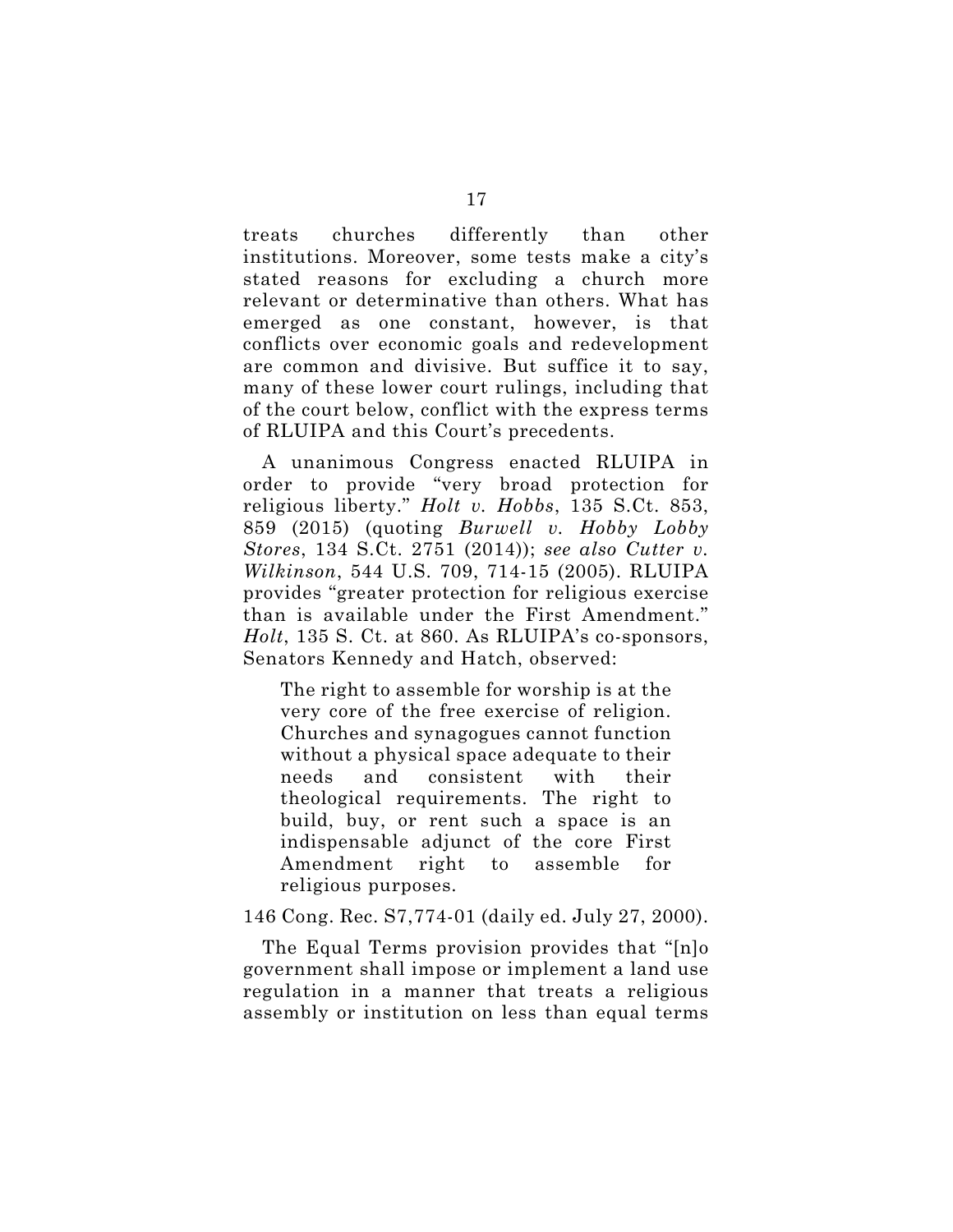with a nonreligious assembly or institution." 42 U.S.C. § 2000cc(b)(1). The act does not define "equal terms" further, and federal courts of appeal are not unified on how to construe that phrase.

On one side of the split, the Eleventh Circuit has—for the most part—interpreted the language literally and broadly in favor of religious exercise, as the statute requires. Under the Eleventh Circuit's test, if a municipality allows any "nonreligious assembly" to locate in a zone it must also allow a religious assembly to locate in that zone, unless the unequal treatment of religious uses can satisfy "strict scrutiny." *Midrash Sephardi, Inc. v. Town of Surfside*, 366 F.3d 1214, 1230-32 (11th Cir. 2004). The Eleventh Circuit has explained that while the provision "has the 'feel' of an equal protection law, it lacks the 'similarly situated' requirement usually found in equal protection analysis." *Id*. at 1229.

On the other side, the Third Circuit has held that a religious assembly is not entitled to be treated on equal terms with just any nonreligious assembly use. Rather, "a regulation will violate the Equal Terms provision only if it treats religious assemblies or institutions less well than secular assemblies or institutions that are similarly situated as to the regulatory purpose." *Lighthouse Inst. for Evangelism, Inc. v. City of Long Branch*, 510 F.3d 253, 266 (3d Cir. 2007).

Not satisfied with either the Eleventh Circuit's or the Third Circuit's approach, the Seventh Circuit adopted its own test. That test is not as protective as the Eleventh Circuit's test and it does not focus on the municipality's subjective "regulatory purpose" for the zoning ordinance (as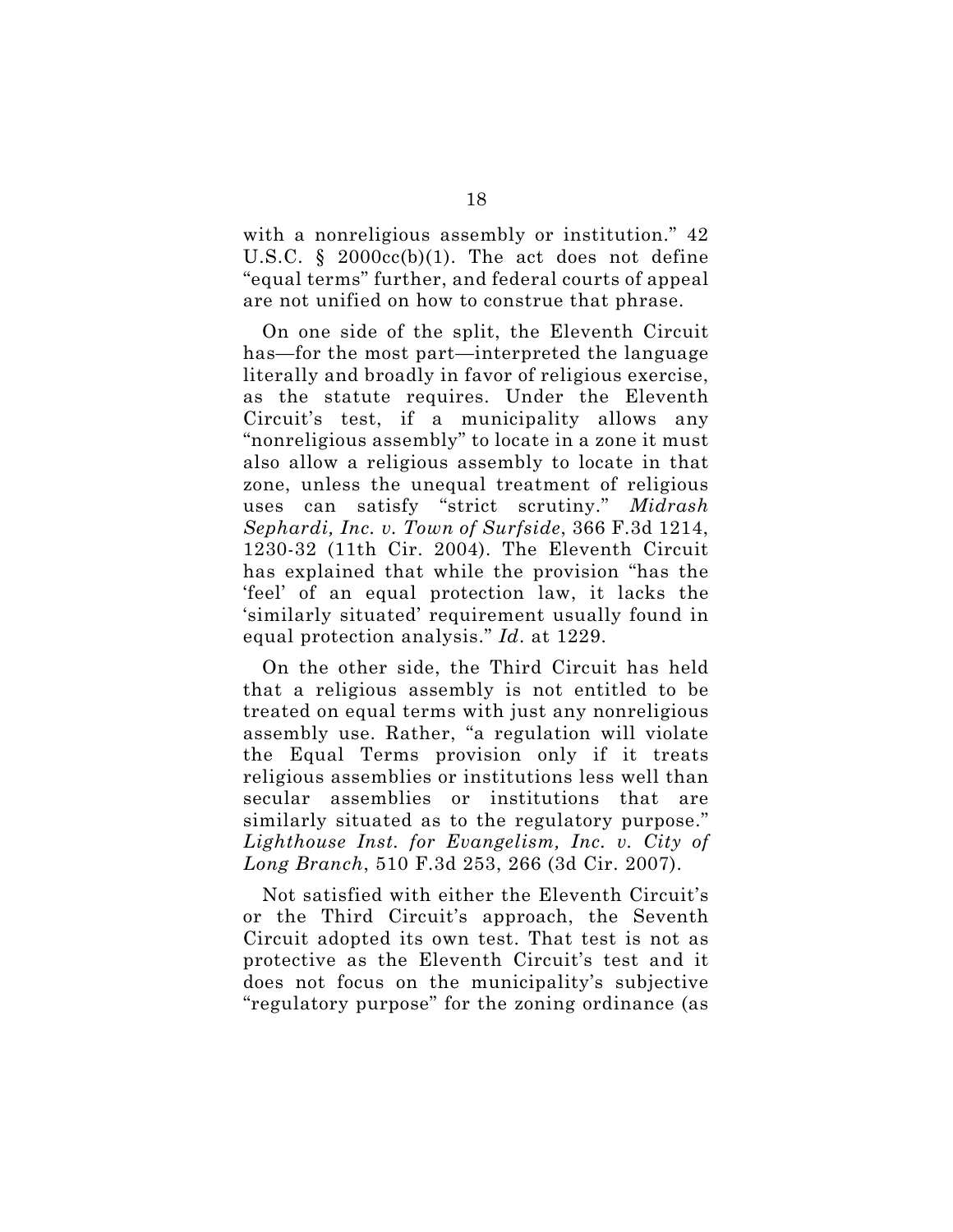the Third Circuit's test does). Instead, it focuses on whether the secular institution's use of the property is comparable with respect to accepted and objective "zoning criterion." *River of Life Kingdom Ministries v. Village of Hazel Crest*, 611 F.3d 367, 371 (7th Cir. 2010).6

In the instant case, the Sixth Circuit adopted its own test for analyzing an Equal Terms claim. To start, the Court rejected a reading that would be no more protective than the Fourteenth Amendment's Equal Protection Clause; in other words, a plaintiff need not prove that it is "similarly situated to a comparator in all relevant respects.*"* J.A. at 18a (citations and quotations omitted). However, the Sixth Circuit decided to follow the Third and Seventh Circuit tests in holding that the "comparison required by RLUIPA's equal terms provision is to be conducted with regard to the legitimate zoning criteria set forth in the municipal ordinance in question." J.A. at 21a.

Amici contend this Court should follow the text of the Equal Terms provision. First, RLUIPA does not decide whether there has been unequal treatment by looking to any "regulatory purpose" or "criteria"; it simply states that unequal treatment is unlawful. *See*  $42$  U.S.C.  $\S$   $2000cc(b)(1)$ . Second, RLUIPA must be "construed in favor of a broad protection of religious exercise, *to the maximum extent* permitted[.]" 42 U.S.C. 2000cc-3(g) (emphasis added). Giving governments an extra

 $\ddot{\phantom{a}}$ 

<sup>6</sup> Judge Sykes argued in dissent that "[t]he distinction between 'accepted zoning criteria' and the 'regulatory purpose' of exclusionary zoning is nonexistent or too subtle to make any difference." *River of Life*, 611 F.3d at 386.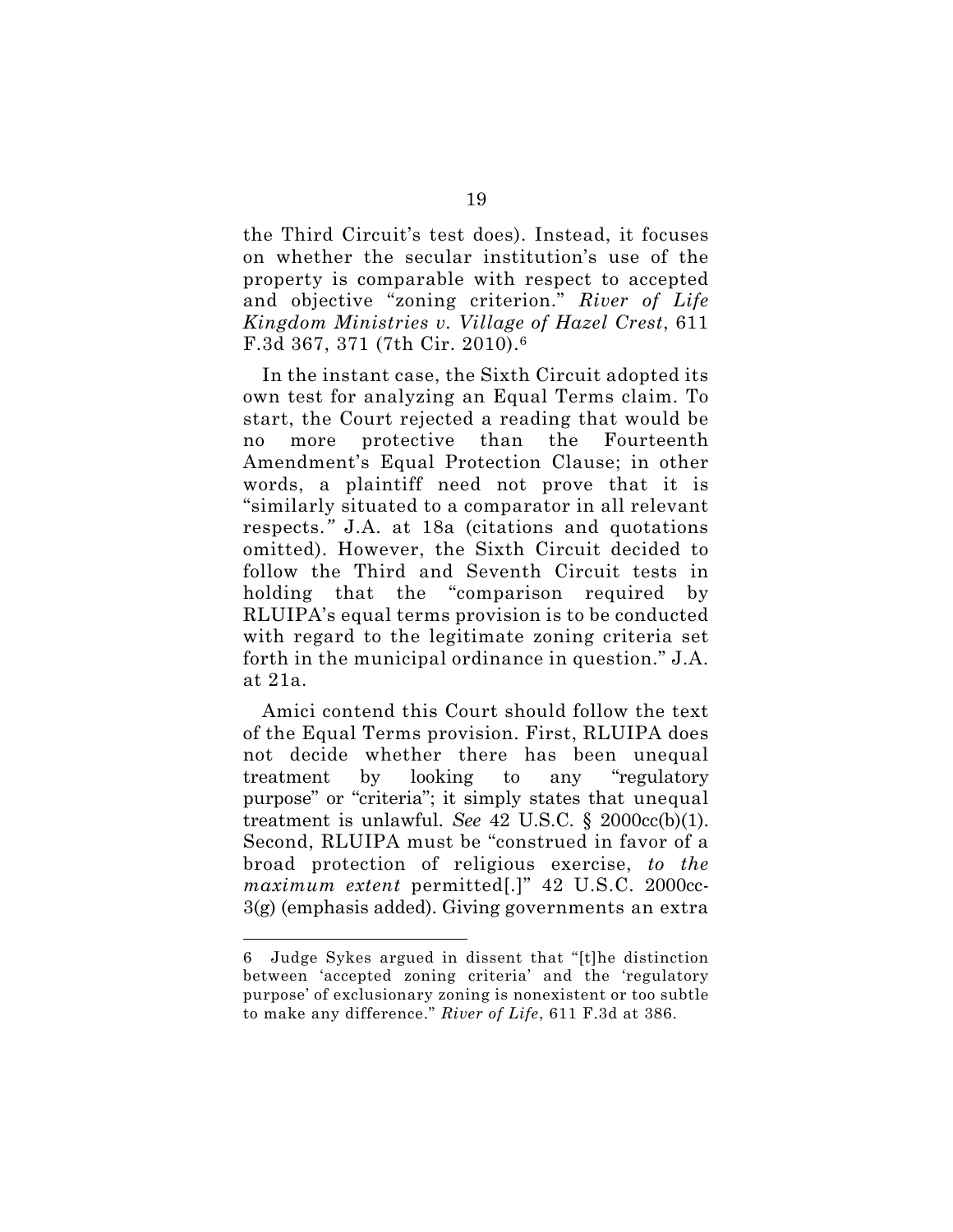layer of protection by adding a "regulatory purpose" or "criteria" test is not construing RLUIPA as broadly as possible. The Eleventh Circuit test is closest to the text and intent of the statute.

### **A. The Eleventh Circuit's Equal Terms Test**

The Eleventh Circuit was the first federal appellate court to decide a major Equal Terms case. In its most recent iteration, the Eleventh Circuit test for determining a violation says "a plaintiff has the burden of showing the following elements: (1) the plaintiff must be a religious assembly or institution, (2) subject to a land use regulation, that (3) treats the religious assembly on less than Equal Terms, with (4) a nonreligious assembly or institution." *Covenant Christian Ministries, Inc. v. City of Marietta*, 654 F.3d 1231, 1245 (11th Cir. 2011) (citations and quotations omitted). If the plaintiff makes this *prima facie* showing, the government then has the burden to show its actions pass strict scrutiny.

The facts of *Midrash Sephardi, Inc. v. Town of Surfside*, 366 F.3d 1214 (11th Cir. 2004), are helpful to review in light of this petition. The Town of Surfside is a small coastal town north of Miami had a total of six churches and synagogues. The city only allowed religious institutions in one of its eight zones, and then only with a permit, even though it permitted most other types of uses within the business district. The city justified its approach by pointing to the goal of invigorating its business district and tax base. A synagogue sued the town. It claimed that it was important for its members to walk to synagogue, so it needed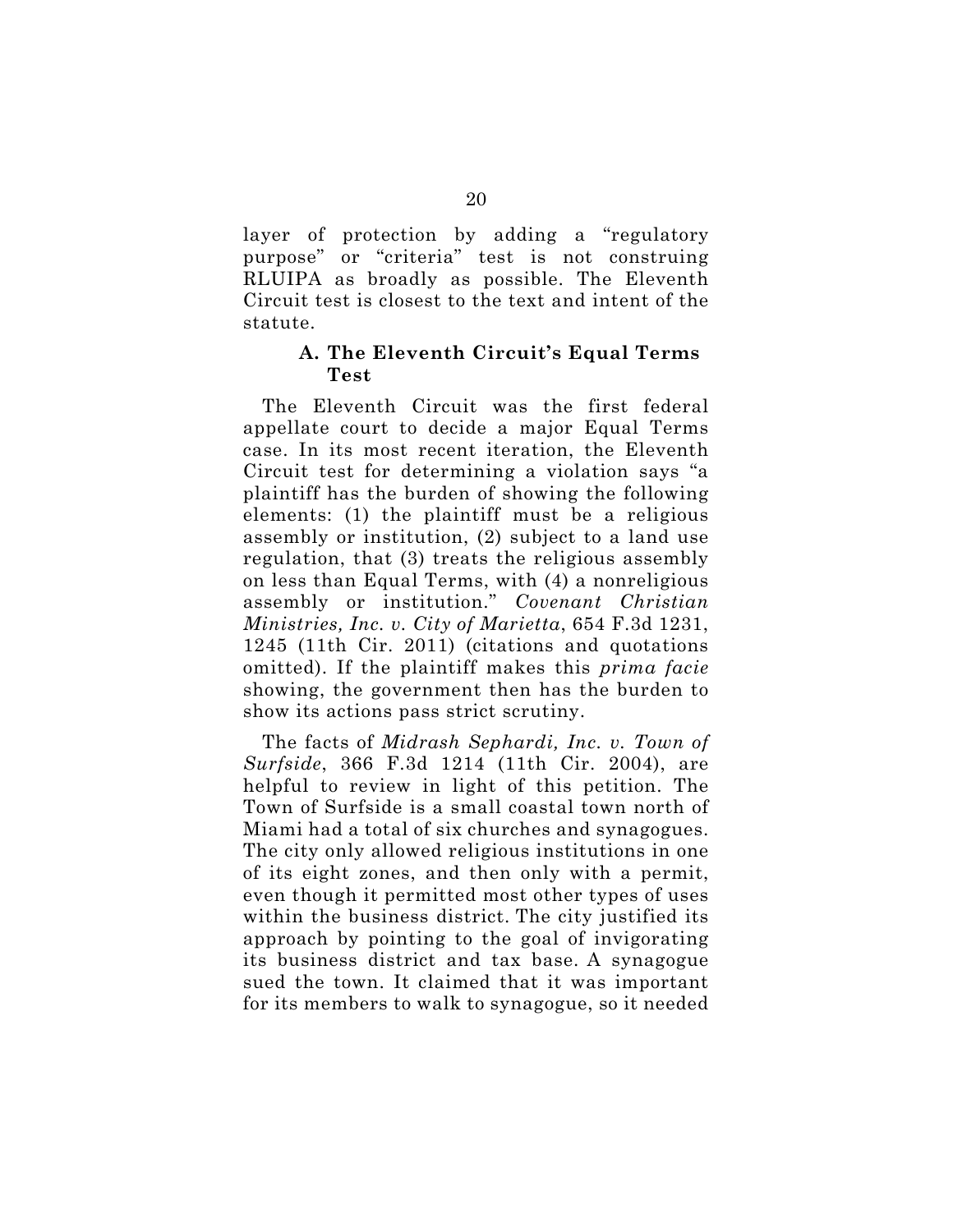to be located nearby, in the town's business district. The town claimed permitting religious institutions would create economic hardship, and the permitted private clubs created more retail "synergy" than a church would. *See id*. at 1219. The Eleventh Circuit found a violation of RLUIPA because nonreligious assemblies—private clubs were permitted where religious institutions were not. *Id*. at 1231.7

### **B. The Problem with the 3rd and 7th Circuit Equal Terms Test**

Economic rationales, like the ones offered by Upper Arlington here, highlight the underlying differences in the circuits' standards. The Third and Seventh Circuits both require a "similarly situated" comparator before there can be an Equal Terms violation, and they then look either to the regulatory purpose or criteria that led to the exclusion of a religious organization. The Seventh Circuit in *River of Life* effectively allowed the city to differentiate not between non-religious and religious institutions, but between commercial and non-commercial institutions.

But of course, religious institutions will almost always be non-commercial in character, so this test will allow local governments to exclude churches and other religious organizations just by noting their non-commercial nature. The economic justification for the differentiation—that is, whether or not an assembly would generate

 $\ddot{\phantom{a}}$ 

<sup>7</sup> See also, *Konikov v. Orange County*, 410 F.3d 1317 (11th Cir. 2005), and *Primera Iglesia Bautista Hispana of Boca Raton, Inc. v. Broward County*, 450 F.3d 1295 (11th Cir. 2006).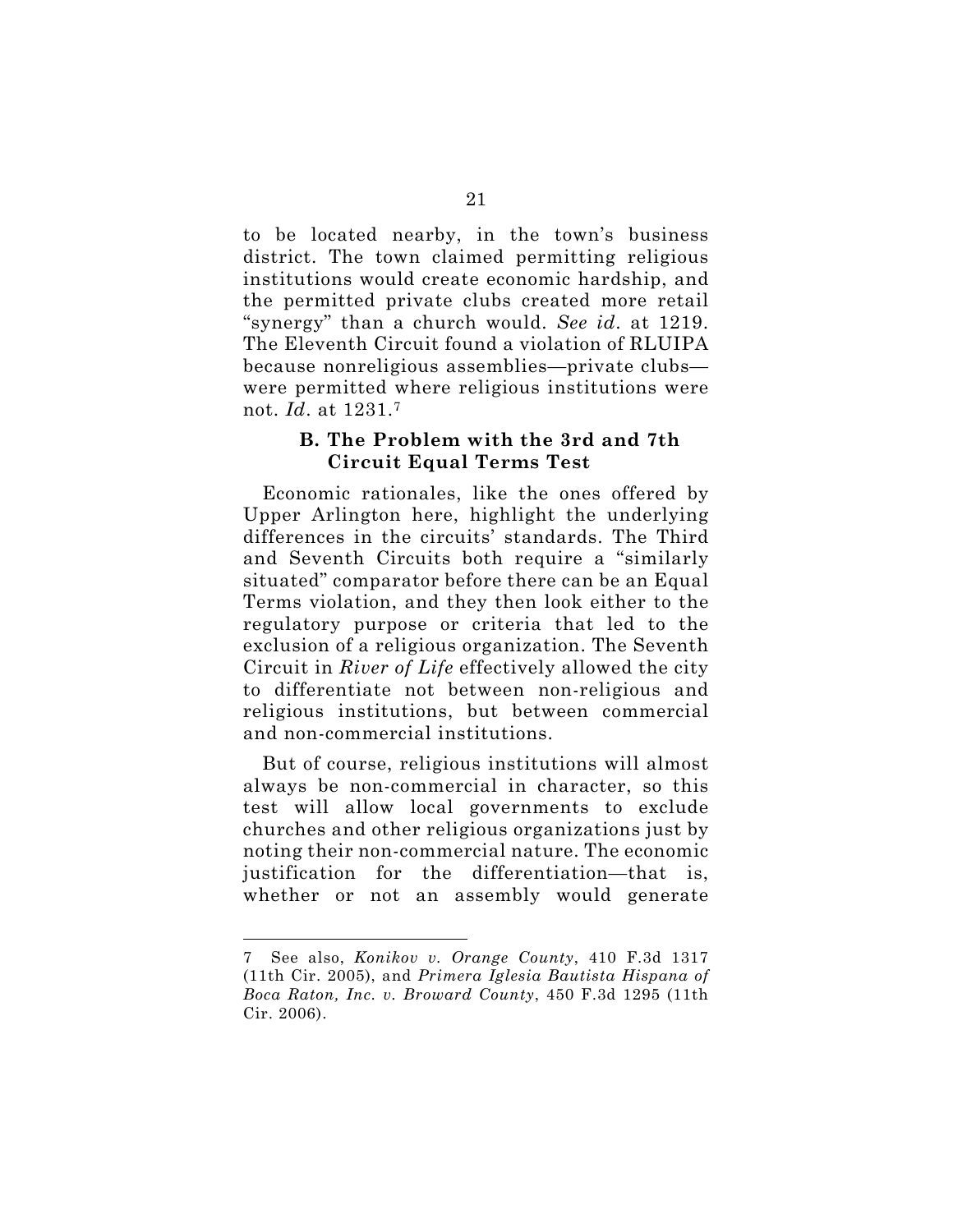revenue for the city—effectively trumps the rights religious organizations have under RLUIPA. In cases where the requirement of "similarly situated" with respect to either regulatory purpose or criteria has been applied, the economic rationale becomes a winning argument for the city, a concern Judge Sykes raised in dissent in *River of Life*. *See River of Life Kingdom Ministries v. Village of Hazel Crest*, 611 F.3d 367, 386 (7th Cir. 2010) (en banc) (Sykes, J., dissenting).

Again there is no requirement in the Equal Terms provision that comparators must be "similarly situated" with regard to the regulatory purpose or criteria, or comparators be noncommercial. Indeed, as the circuits using that standard have conceded, allowing city officials essentially to plead economic reasons and exclude churches is a "less than airtight" standard, *River of Life*, 611 F.3d at 374, where the city's stated goal may be no more connected to public welfare than ensuring residents have "ample and convenient shopping" in a given area, *id*. at 373. Furthermore, such a standard encourages city officials to invoke economic rationales, because such claims guarantee success even when they are pretextual.

RLUIPA does not sweep away cities' power to make economic decisions. The Eleventh Circuit's formulation comes closest to the statutory text by striking a reasonable balance between competing economic and non-commercial interests in urban spaces. Both sides have the potential to prevail, even when economic issues are at stake; the test allows consideration of any assembly as a potential comparator, without imposing a requirement that a comparator be non-commercial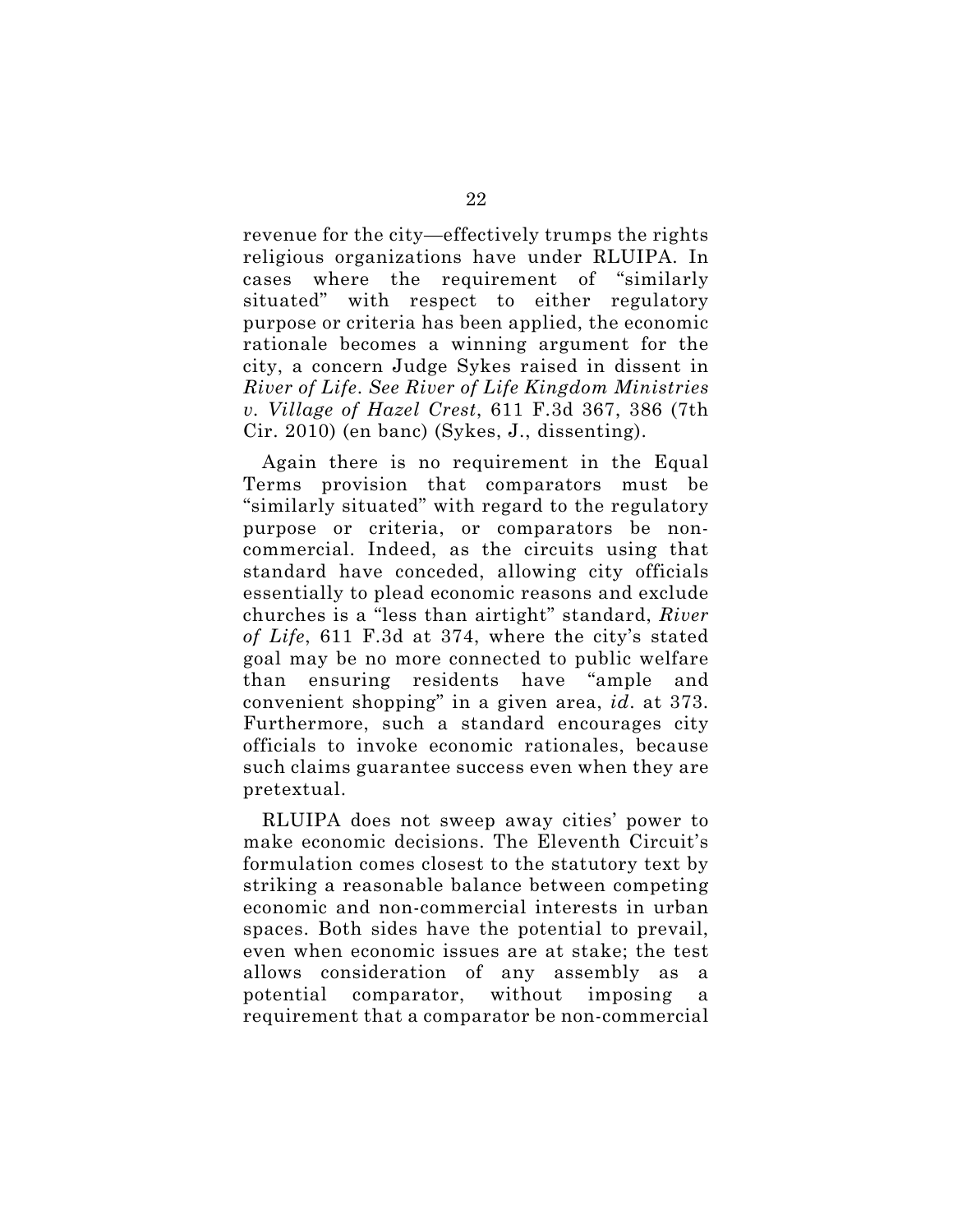simply because religious organizations typically are. The Eleventh Circuit's formulation is the circuit test most true to the text of the Equal Terms provision.8

 $\ddot{\phantom{a}}$ 

<sup>8</sup> While the Eleventh Circuit's test is superior to that of the Third and Seventh Circuits, it is not perfect. For example, it allows governments to rebut a prima facie RLUIPA violation by showing that strict scrutiny is satisfied. This is a-textual and improper; nothing in the text of RLUIPA supports such an inference. J.A. at 50a (Thapar, J., dissenting). Even so, we doubt that this affects the outcome of many RLUIPA cases.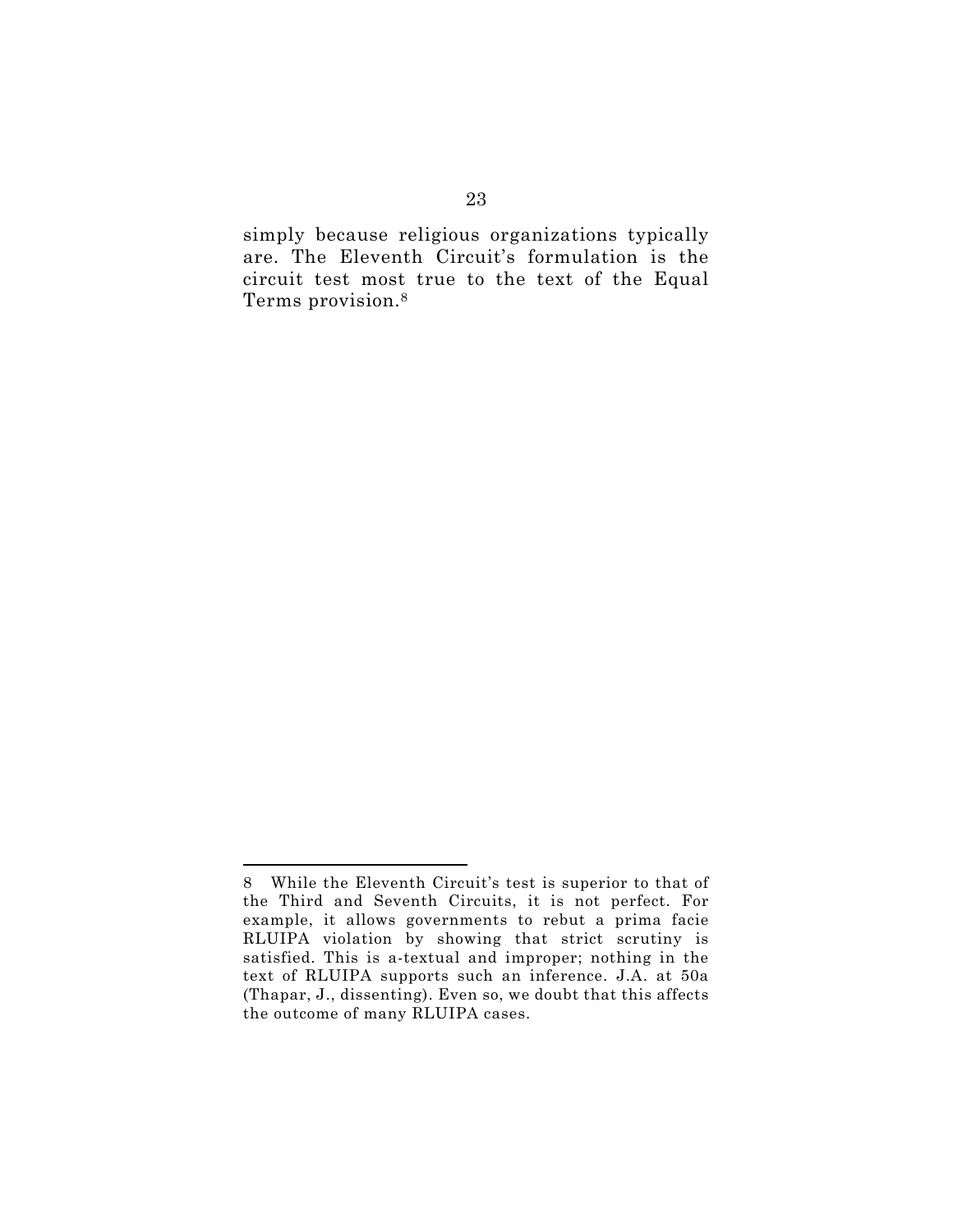#### **CONCLUSION**

Amici believe deeply in the religious mission of Tree of Life, and see that mission compromised by Upper Arlington's actions. Amici understand local governments have concerns about economic development. But local governments cannot use their zoning powers to threaten ways of life that so many Americans consider fundamental to their well-being. Money is valuable, but it does not categorically trump the rights of religious organizations under the Equal Terms provision of RLUIPA.

For the foregoing reasons, this Court should grant review and reverse the judgment below.

February 14, 2019

Respectfully submitted,

Daniel P. Dalton *Counsel of Record*  Christopher C. Lund Dalton & Tomich PLC The Chrysler House 719 Griswold Street, Suite 270 Detroit, MI. 48226 (313) 859-6000 ddalton@daltontomich.com

*Attorneys for Amicus Curiae The Families of Students at Tree of Life Christian School*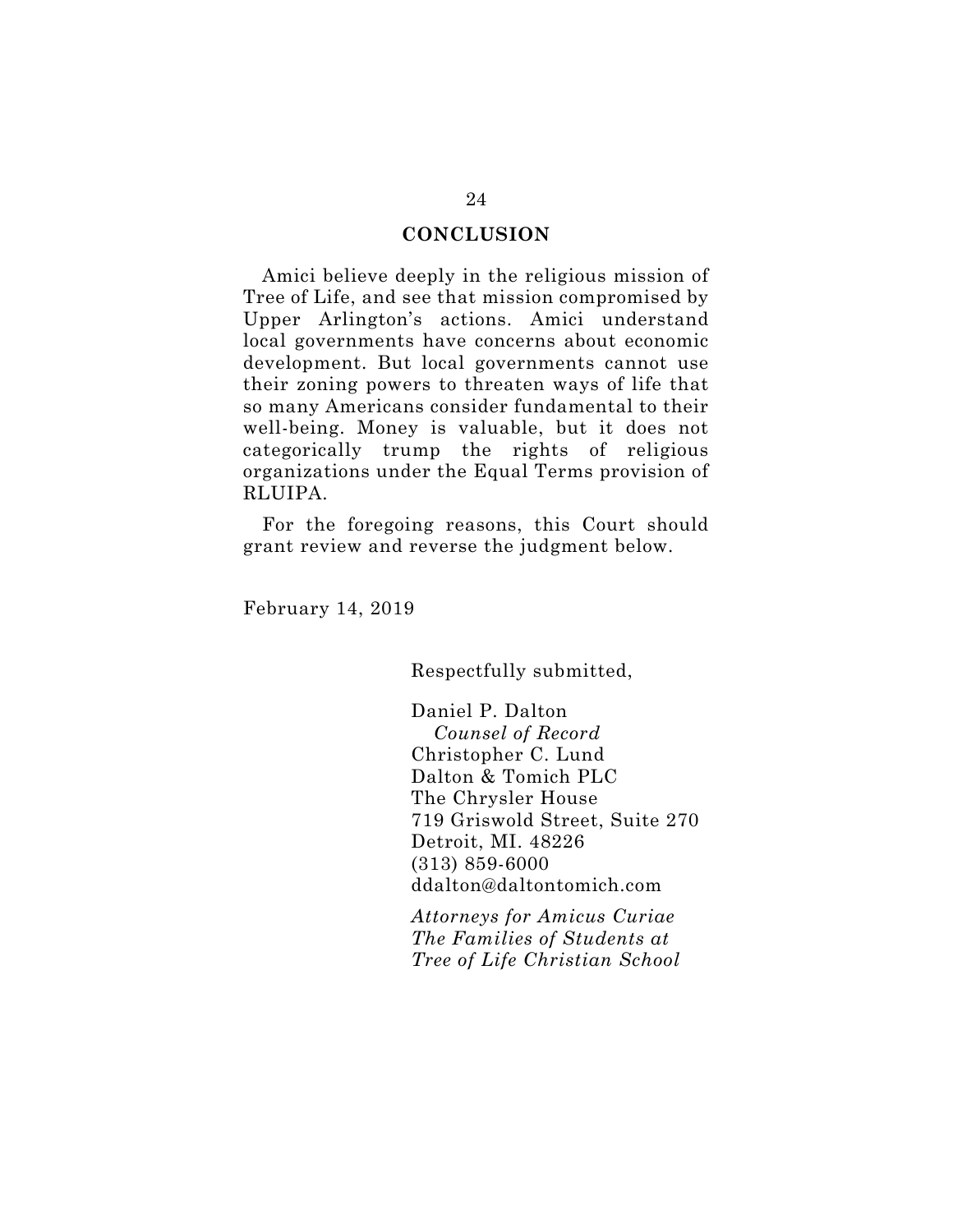#### **APPENDIX 1**

## *Amicus Curiae* **– Parents of Students of Tree of Life Christian School**

- 1. David Adair
- 2. Joseph Adkins
- 3. Sara Cabrera
- 4. Corneita Allen
- 5. Antonio Allen
- 6. Rosanne Arnspiger
- 7. Curtis Arnspiger
- 8. Sherry Austin
- 9. Oluseyi Awofeso
- 10. Bukola Awofeso
- 11. Wole Bankole
- 12. Bola Bankole
- 13. Janinah S Barreto Hernandez
- 14. Eliezer Rodriguez Cosme
- 15. Brian Barringer
- 16. Kristin Barringer
- 17. Peter Batchelder
- 18. Molly Bauman
- 19. Austin Bauman
- 20. Jennifer Bennett
- 21. Darrin Bennett
- 22. Anne Bently
- 23. John Bently
- 24. Amy Besier
- 25. Matthew Besier
- 26. Chelsea Boggs
- 27. Chris Boggs
- 28. Kenneth Boltz
- 29. Kimberly Boltz
- 30. Megan Bomba
- 31. Kelly Bond
- 32. Mary Bondurant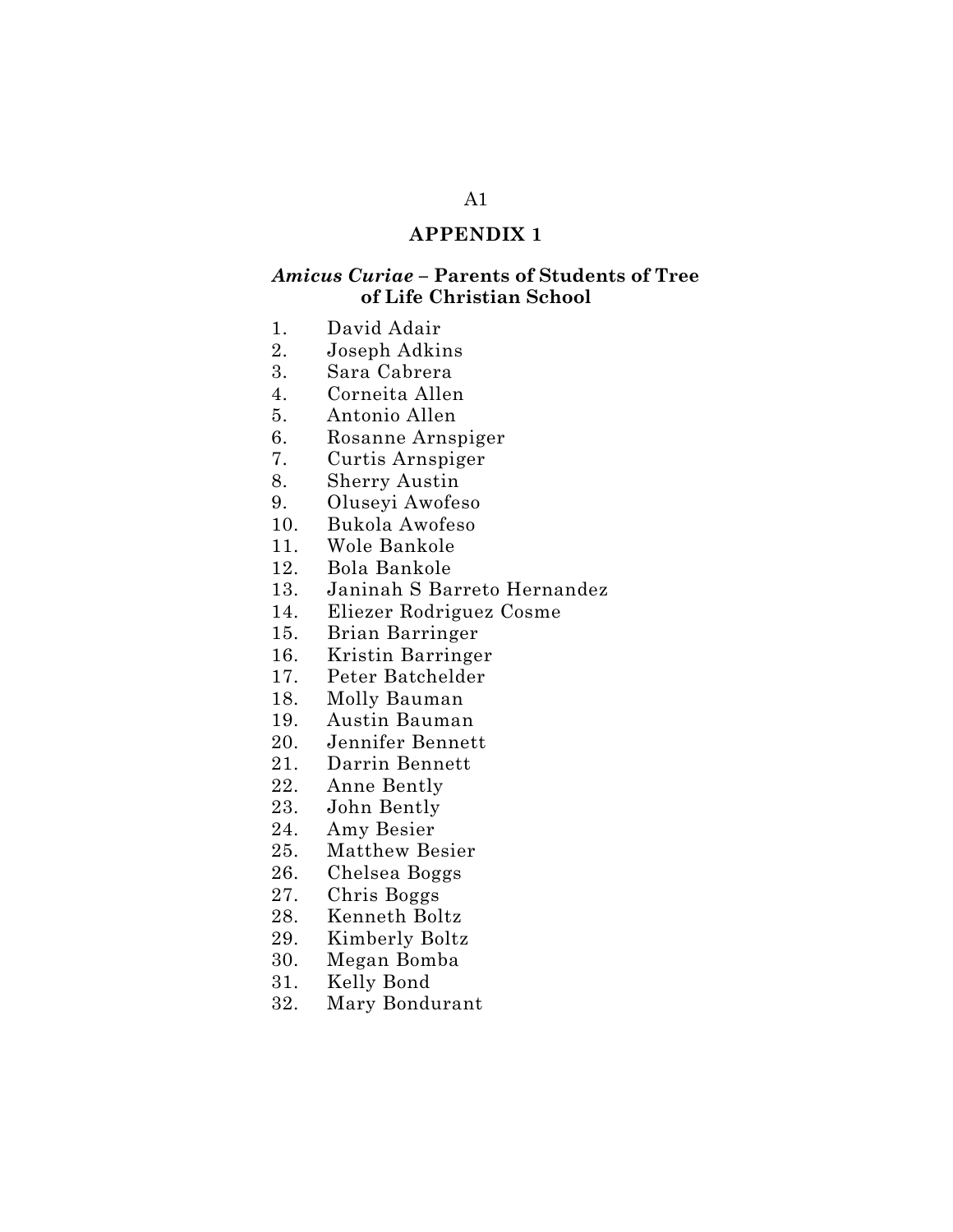- 33. David Bondurant
- 34. Tammy Botkin
- 35. Brian Botkin
- 36. Kameron Bray
- 37. Heather Brazeal-Shank
- 38. Debra Broadnax
- 39. Dennis Boradnax
- 40. Lisa Brown
- 41. William Brown
- 42. Crystal Brown
- 43. Orita Buggs
- 44. Caleb Buggs
- 45. Brian Bumgarner
- 46. Erin Bumgarner
- 47. Melissa Burns
- 48. Scott Burns
- 49. Susan Butler
- 50. Jennifer Cameron
- 51. Kyle Chamberlain
- 52. Hannah Chamberlain
- 53. Sarah Chou
- 54. Kenneth Clark
- 55. Veronica Clark
- 56. Richard Claxton
- 57. Cheryl Clinton
- 58. Candace Clunk
- 59. Dave Clunk
- 60. Jeannie Cochran
- 61. Douglas Cochran
- 62. Audra Connell
- 63. Ian Connell
- 64. Thomas Corner
- 65. Christine Corner
- 66. Malikah Cotton
- 67. Andrew Cousens
- 68. Rebecca Cousens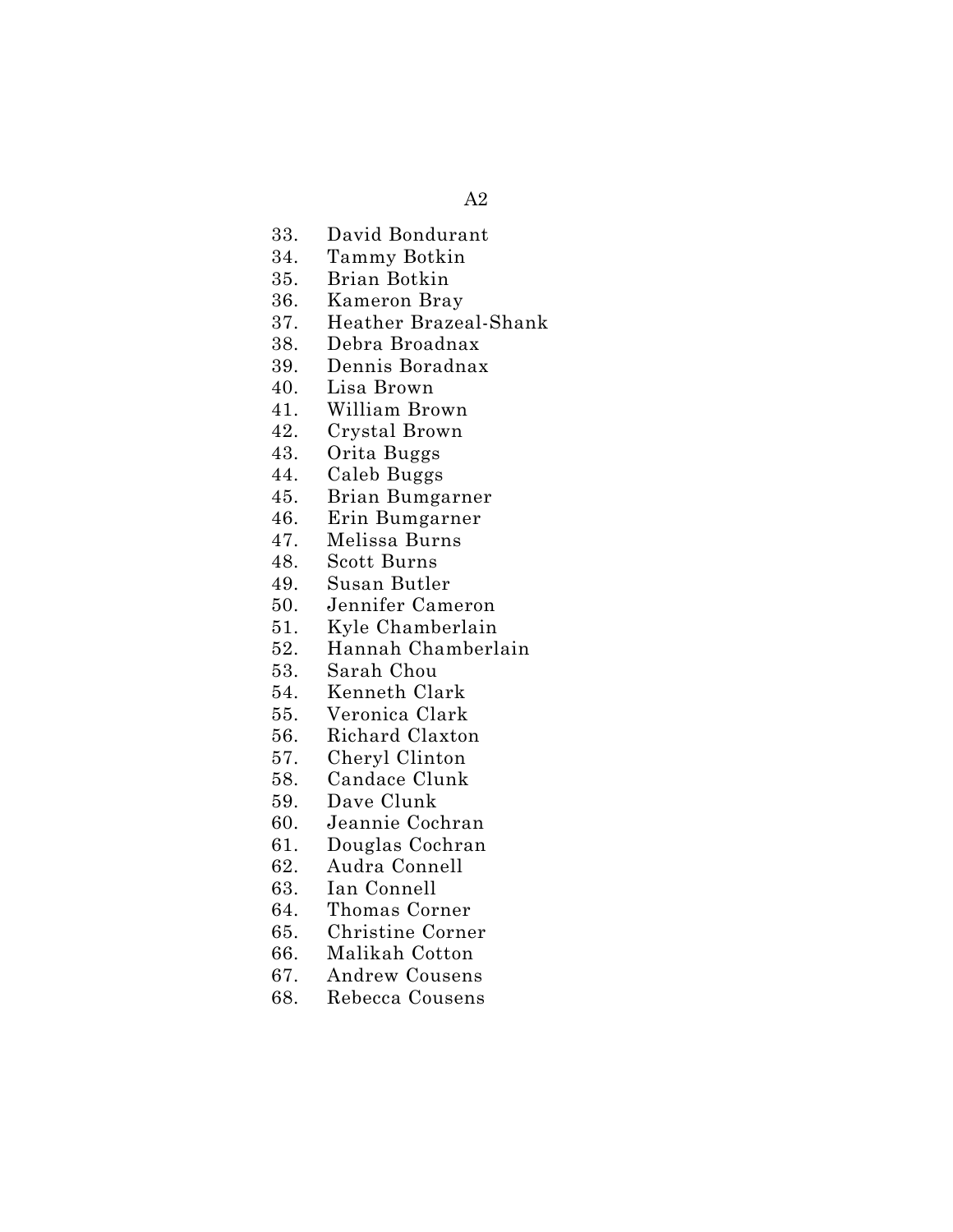- 69. Tricia Crawford
- 70. Andy Danec
- 71. Stephen Davis
- 72. Treina Davis
- 73. Jo Ann Davis
- 74. Brent Davis
- 75. Thomas Diehl
- 76. Dana Diehl
- 77. Jason Dishop
- 78. Maria Dishop
- 79. Candace Dolph
- 80. Emanuel Dolph
- 81. Michael Donnally
- 82. Rebecca Donnally
- 83. Beth Dotson
- 84. Amy Douglas
- 85. Michael Douglas
- 86. Matthew Draudt
- 87. Tracy Draudt
- 88. Joseph Dykes
- 89. Hale Ebony
- 90. Sarah Eder
- 91. Christopher Eder
- 92. Kimberly Edmondson
- 93. Jeff Edersveld
- 94. Debora Ellzey
- 95. Jacob Ellzey
- 96. Kelly Endicott
- 97. Noah Endicott
- 98. Debra Erwin
- 99. Roger Erwin
- 100. Lauren Evans
- 101. Stephanie Farquharson
- 102. Leonard Farquharson
- 103. Amy Fischbach
- 104. Richard Fischbach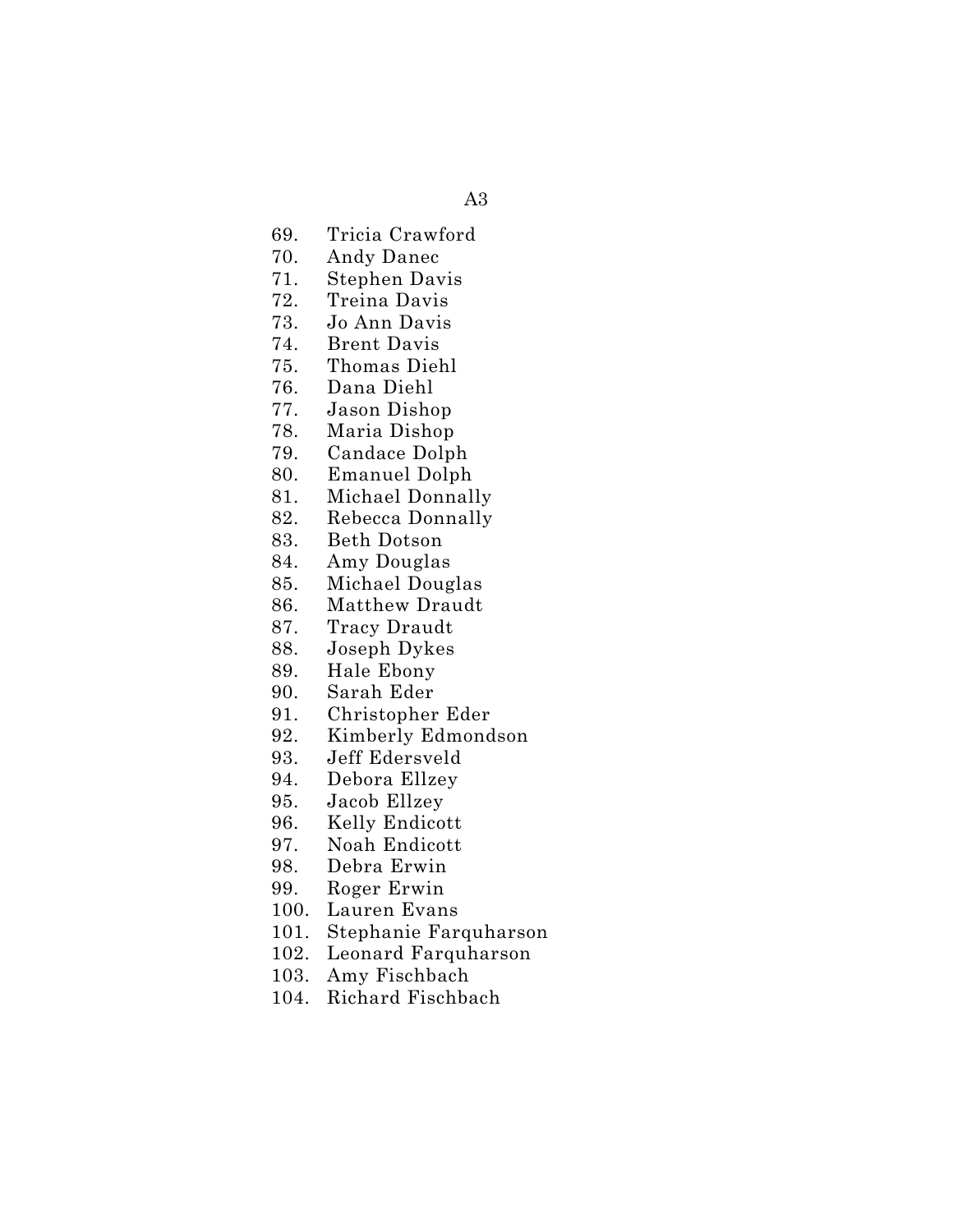- 105. Katie Fisher
- 106. Chad Fisher
- 107. Douglas Forbes
- 108. Stephanie Forbes
- 109. Christopher Franke
- 110. Catherine Franke
- 111. Steve Frisbey
- 112. Evelyn Steve
- 113. Kevin Frost
- 114. Cuc Phan
- 115. Glenda Gammel
- 116. Tammy Garbe
- 117. Bill Garbe
- 118. Shudonica Garlington
- 119. Graham Geisler
- 120. Gretchen Gerhardt
- 121. Shannon Gligora
- 122. Joshua Glupker
- 123. Bethany Glupker
- 124. Michelle Goode
- 125. Elizabeth Gordon
- 126. Cristopher Gordon
- 127. Jacob Goyer
- 128. Lori Goyer
- 129. Brad Graley
- 130. Heather Graley
- 131. Vance Green
- 132. Shane Griggs
- 133. Denae Griggs
- 134. Lissa Haffner
- 135. Zach Haffner
- 136. Terrence Hall
- 137. Kewaune Hall
- 138. Gary Harrington
- 139. Julia Harrington
- 140. Tiffany Harris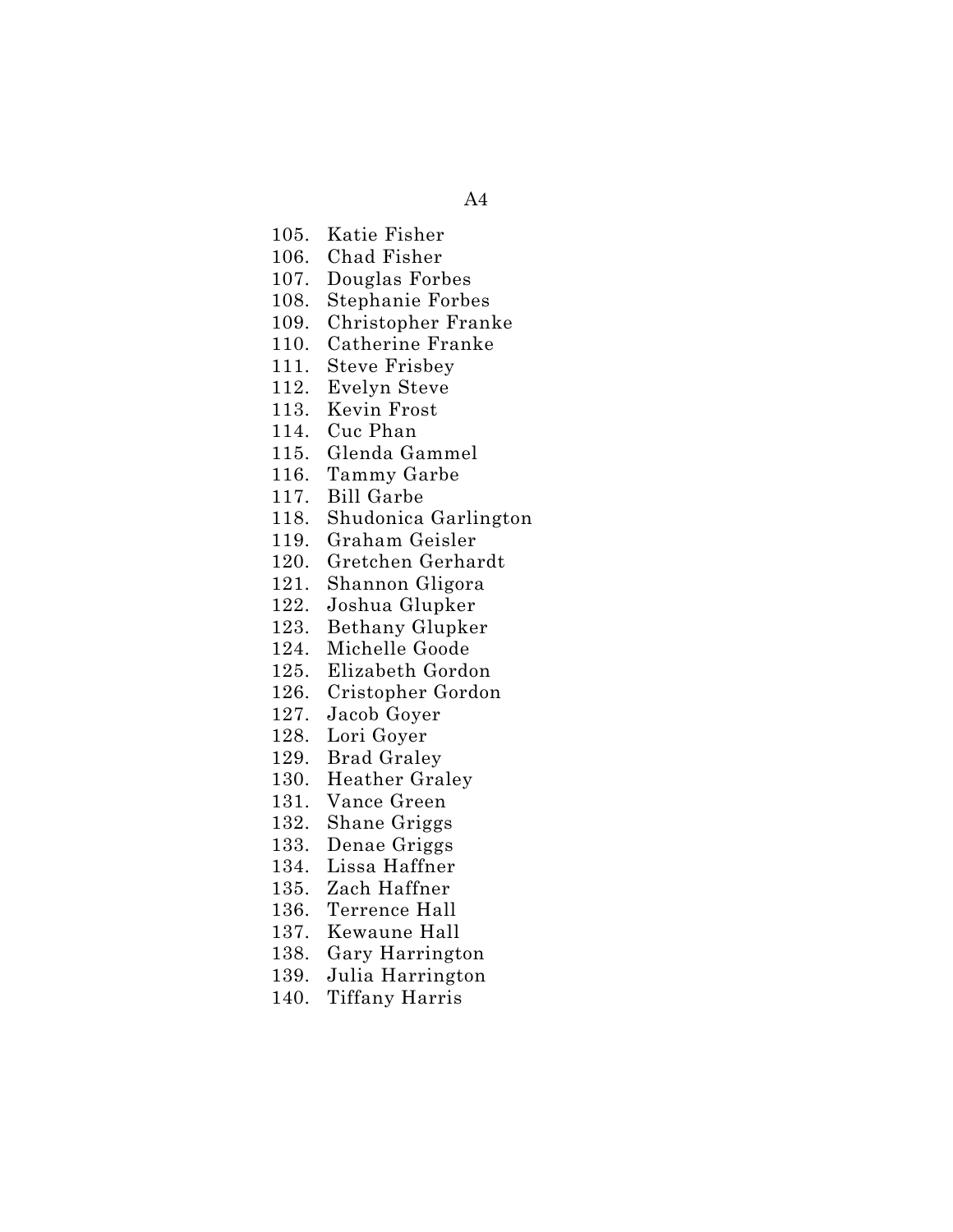- 141. Kenneth Heater
- 142. Lois Heater
- 143. Jackie Heimbush
- 144. Cassandra Hendrix
- 145. Yohana Hill
- 146. Dawn Hill
- 147. Bobbie Hively
- 148. Greg Hively
- 149. Kyle Hobbs
- 150. Kylie Hobbs
- 151. Jay Hoffman
- 152. Colleen Hoffman
- 153. Jacqueline Hollins
- 154. Anthony Hollins
- 155. Ronald Horne
- 156. Angela Horne
- 157. JD Hoskinson
- 158. Rhonda Hoskinson
- 159. Joel Hostetler
- 160. Katharine Hostetler
- 161. Judy Huang
- 162. Angela Huff
- 163. Laurie Ihlenfield
- 164. Jeff Ihlenfield
- 165. Tiffany Jackson
- 166. Ricky Jackson, Sr.
- 167. Philip Jones
- 168. Mandy Jones
- 169. Rebecca Jordan
- 170. Brandon Jordan
- 171. Kevin Jorgensen
- 172. Kari Jorgensen
- 173. Penelope Kauffman
- 174. Matthew Kehlmeier
- 175. Kathleen Kehlmeier
- 176. John Keith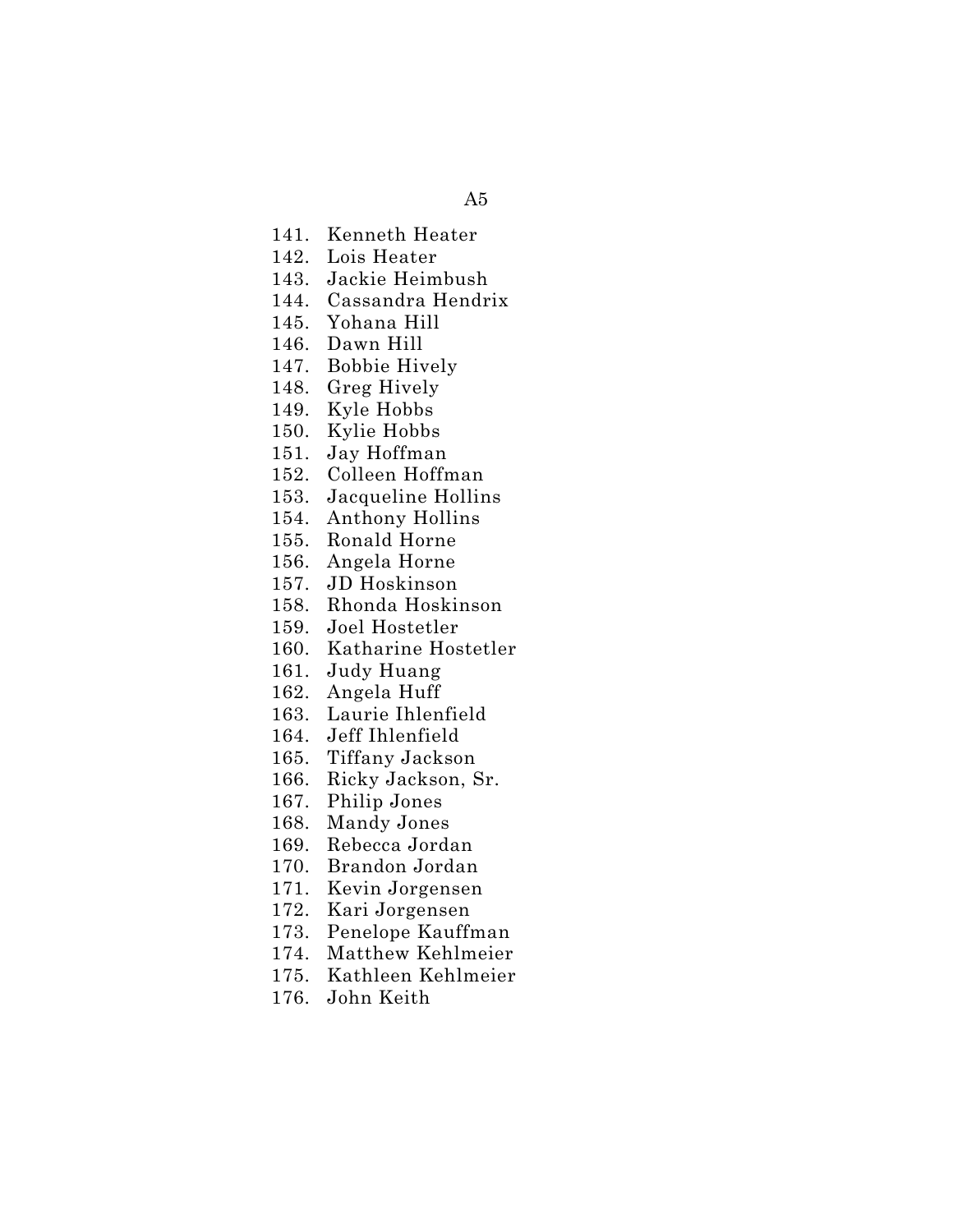- 177. Tiffany Keith
- 178. Kareem King
- 179. Kathy King
- 180. Michael Knisley
- 181. Jaimi Knisley
- 182. Renne Komula
- 183. Dena Komula
- 184. Mikhail Kosenkov
- 185. Irina Kosenhov
- 186. Allen Leach
- 187. Qingging Leach
- 188. Mark Lecky
- 189. Julie Lecky
- 190. John Lewis
- 191. Judy Huang
- 192. Dan Liu
- 193. Run Xiao
- 194. David Cory Lofin
- 195. Sarah Loftin
- 196. Lucy Mahatma
- 197. Gina Mantor
- 198. Niles Mantor
- 199. Misty Martin
- 200. Tom Martin
- 201. Matthew Maruster
- 202. Christa Maruster
- 203. William Mayes
- 204. Gretchen Mayes
- 205. Barry Mazik
- 206. Lisa Mazik
- 207. Delia McCubbin
- 208. James McCubbin
- 209. John McLaughlin
- 210. Eric McLaughlin
- 211. Joella McNeill
- 212. Mike McNeill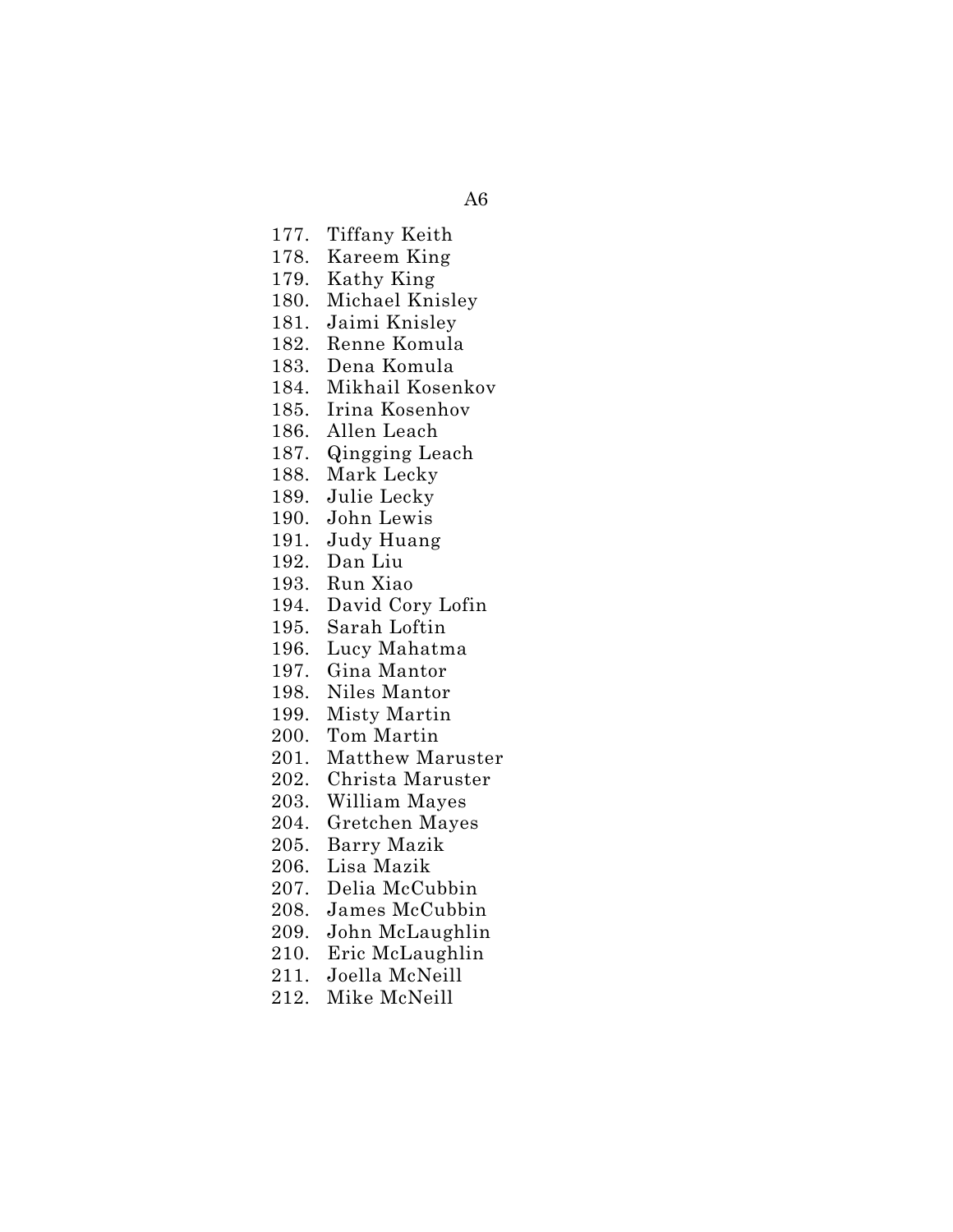- 213. Cyrano Menefee
- 214. Janalisa Menefee
- 215. Kelsie Meyers
- 216. Kyle Meyers
- 217. Thomas Milem
- 218. Matthew Miller
- 219. Theresa Miller
- 220. Irene Mitcheson
- 221. Katie Morton
- 222. Thomas Morton
- 223. Julie Myers
- 224. Erin Nealy
- 225. Libby Neely
- 226. Tim Neely
- 227. Paulena Nice
- 228. Jeffrey Nice
- 229. Margret Nicholson
- 230. Joyce Oppong
- 231. Merri Lynn Osborn
- 232. Tammy Owens
- 233. Robin Owens
- 234. Chanita Pace
- 235. Roderick Peeks
- 236. Kimberly Peeks
- 237. Beth Peppers
- 238. Samuel Peppers III
- 239. Kaelyn Poindexter
- 240. Michael Poindexter
- 241. Jeffrey Porter
- 242. Deborah Porter
- 243. Cameron Powell
- 244. Krista Powell
- 245. Edward Pugsley
- 246. Marie Pugsley
- 247. Natalie Qualls
- 248. Susan Rich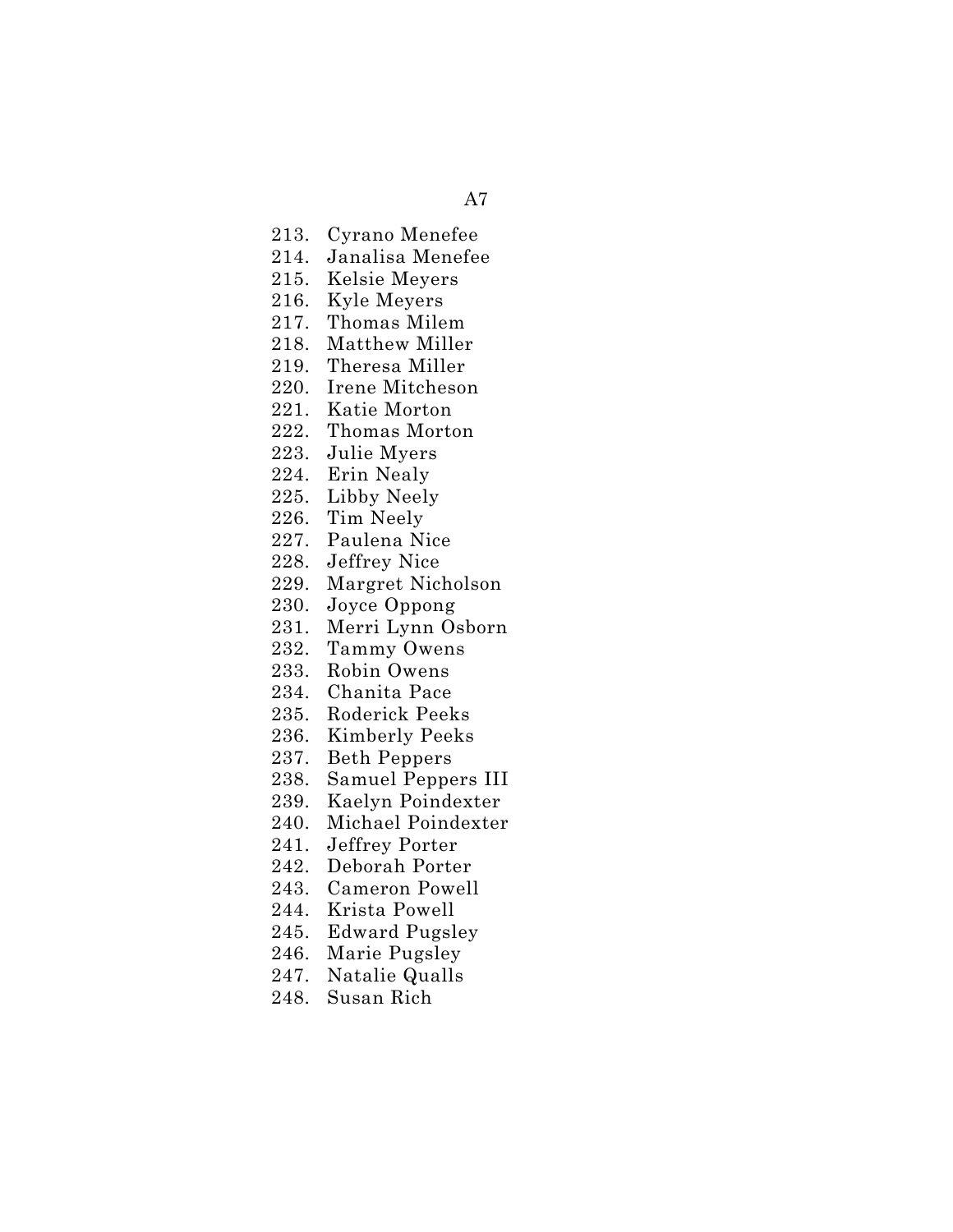- 249. David Rich
- 250. Brian Robson
- 251. Nikki Rodriguez
- 252. Eliel Rodriguez
- 253. Gail Rodriguez
- 254. Tim Rule
- 255. Sony Rule
- 256. Ashley Sanders
- 257. Travis Sanders
- 258. Steve Sandor
- 259. Sachiko Sandor
- 260. Justin Saunders
- 261. Douglas Saunders
- 262. Jacqueline Saunders
- 263. Justin Saunders
- 264. Tim Scarberry
- 265. Coleen Scarberry
- 266. Magally Schmidt
- 267. William Schmidt
- 268. David Schneider
- 269. Kimberly Schneider
- 270. Jonathan Shah
- 271. Heather Shah
- 272. Douglas Shank
- 273. Heather Brazeal Shank
- 274. Marrisa Siebold
- 275. Thomas Simone
- 276. Sherry Simone
- 277. Nathan Smith
- 278. Katie Smith
- 279. Peter Starkey
- 280. Kimberly Starkey
- 281. Charles Stechschulte
- 282. Rebecca Stechschulte
- 283. Dr. Sandra Stenhoff
- 284. Aaron Stenhoff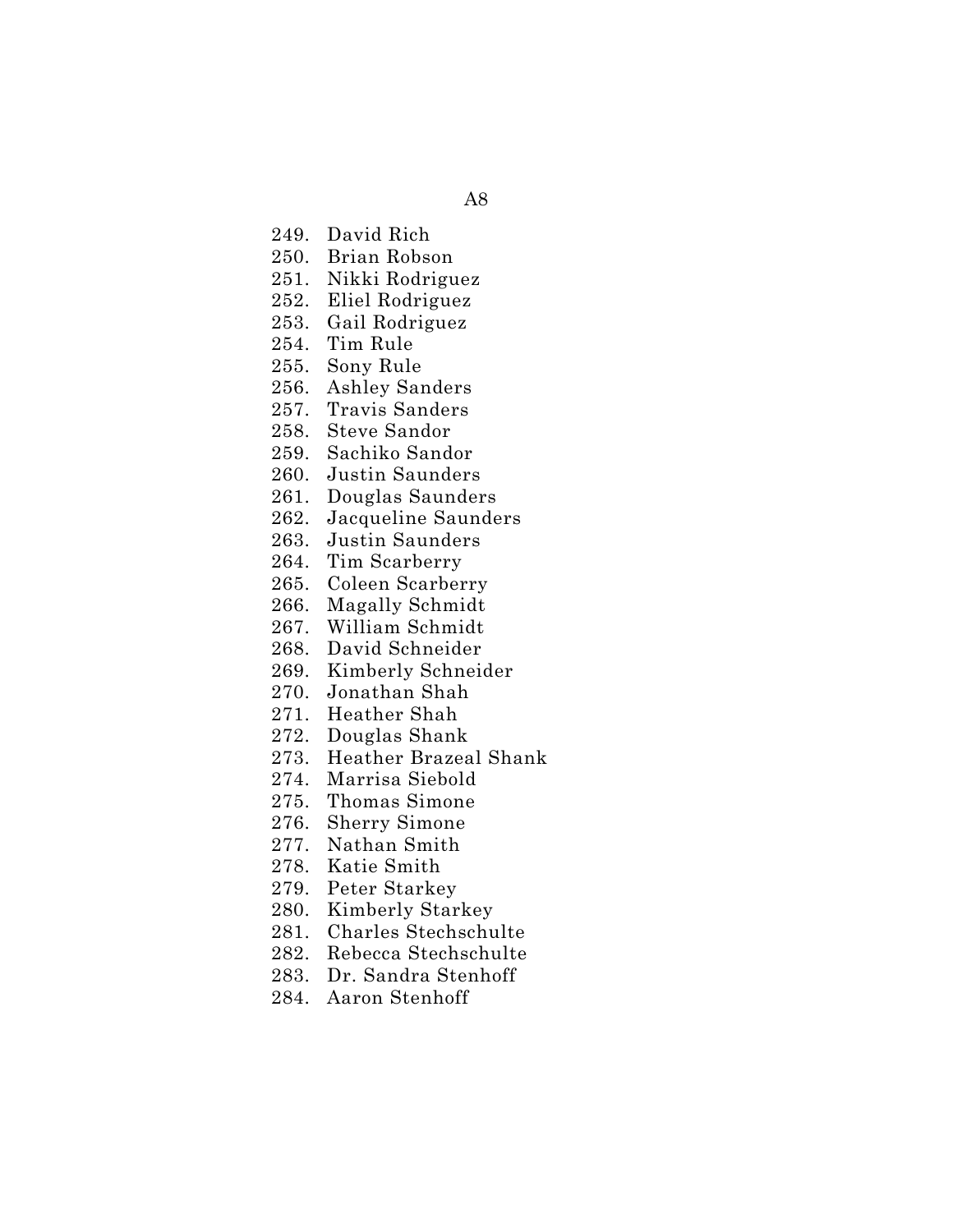- 285. Jeff Stoughton
- 286. Christina Stoughton
- 287. Kevin Strous
- 288. Kathy Strous
- 289. Sajekti Sulistyorini
- 290. Joseph Dykes
- 291. Dave Summers
- 292. Shannon Summers
- 293. Philip Taylor
- 294. Melinda Taylor
- 295. Suan Thang
- 296. Luan Thang
- 297. Everett Thompson
- 298. Pearl Thompson
- 299. Troy Thrash
- 300. Amber Thrash
- 301. Tammy Titus
- 302. Jamal Titus
- 303. Trevor Tolley
- 304. Lynn Tolley
- 305. Donald Tong III
- 306. Aimee Torres Quintero
- 307. Fredy Torres Quintero
- 308. Catherine Troolin
- 309. Mike Troolon
- 310. Stacy Urbancic
- 311. Jennifer Valentine
- 312. Shane Valentine
- 313. James VanHorn
- 314. Lori VanHorn
- 315. Karen Vogt
- 316. Erica Vroman
- 317. Matthew Vroman
- 318. Douglas Ward
- 319. Tracy Ward
- 320. Molly Waters